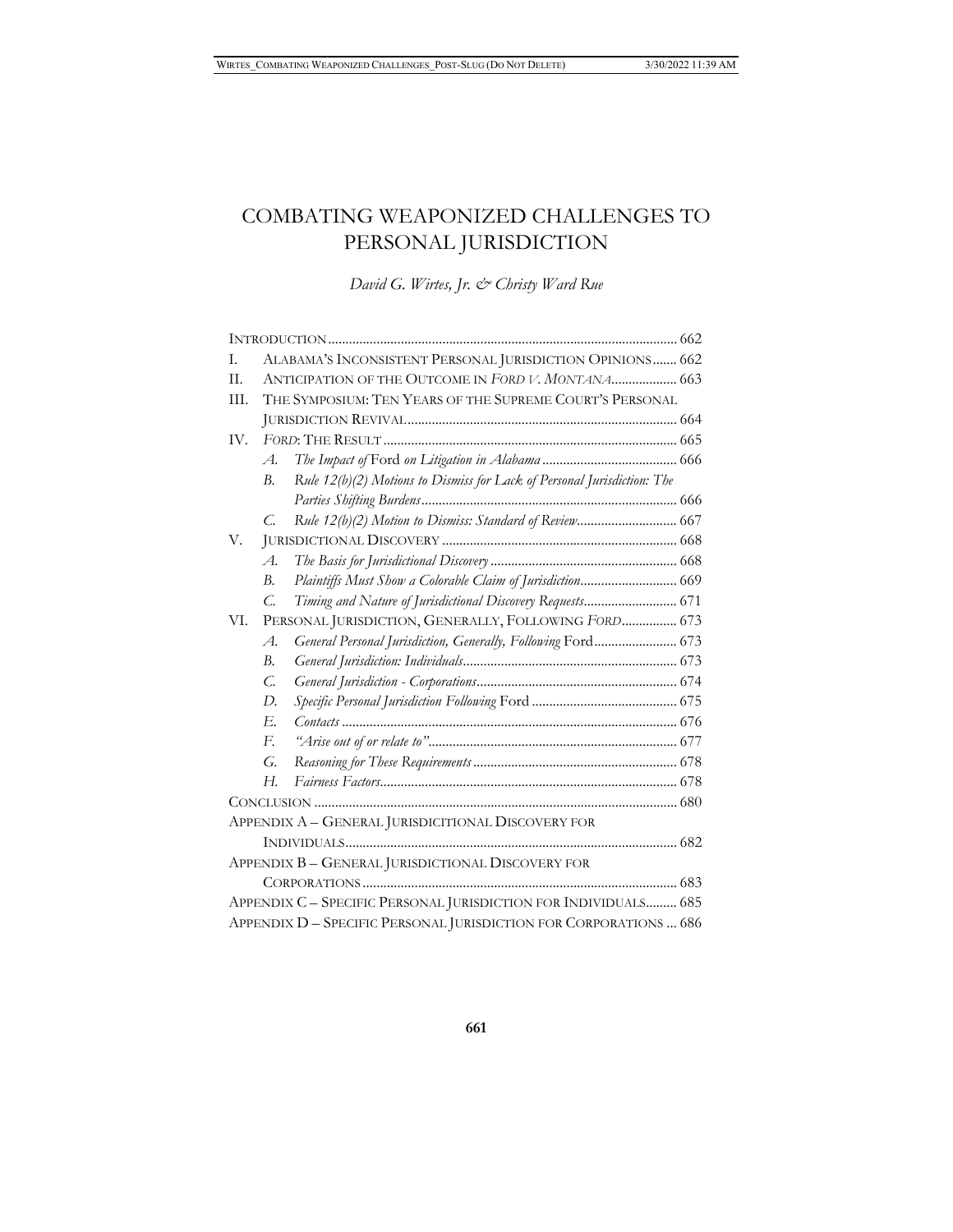# COMBATING WEAPONIZED CHALLENGES TO PERSONAL JURISDICTION

#### *David G. Wirtes, Jr.\* & Christy Ward Rue*\*\*

#### INTRODUCTION

We often encounter in high-stakes litigation defendants weaponizing challenges to personal jurisdiction. Rule 12(b)(2) motions to dismiss alleging a lack of personal jurisdiction are frequently used to create threshold obstacles for plaintiffs, which increases the costs of litigation by necessitating protracted jurisdictional discovery, all while impeding plaintiffs' efforts at obtaining merits discovery and proceeding towards a trial. How has this come about?

The United States Supreme Court's decades-long hodgepodge of personal jurisdiction opinions, with all their plurality votes and special concurrences, created uncertainty about what specifically needed to be proven before courts could properly assert personal jurisdiction. This led to inconsistencies among state appellate court personal jurisdiction opinions as well. This environment of imprecision created opportunities for defense litigators to aggressively challenge personal jurisdiction and thereby make prosecution of plaintiffs' cases all the more difficult, time-consuming, and expensive.

#### I. ALABAMA'S INCONSISTENT PERSONAL JURISDICTION OPINIONS

Alabama's history with personal jurisdiction challenges is instructive. In the products liability context, for example, the Alabama Supreme Court traditionally adhered to a *stream-of-commerce* analysis following *World-Wide Volkswagen Corp. v. Woodson* and *Burger King Corp. v. Rudzewicz*, as exemplified in the holdings of *Bryant v. Ceat, S.p.A.* and *Alabama Power Co. v. VSL Corp*. 1 However, relying upon Justice O'Connor's plurality opinion in *Asahi Metal Industry Co. v. Superior Court of California*, the Alabama Supreme Court shifted to a *stream-of-commerce plus* test in *Ex parte McInnis* and again in *Ex parte Alloy Wheels International, Ltd*. 2 Then, upon challenge by a plaintiff, the Court corrected itself in *Ex parte DBI, Inc.*, holding that what *Alloy Wheels* "requires of litigants . . . goes beyond the due process required by the United States

<sup>∗</sup> Member, Cunningham Bounds, LLC, Mobile, Alabama.

<sup>∗∗</sup> J.D., Cumberland School of Law, Samford University, Birmingham, Alabama.

<sup>1.</sup> *See* World-Wide Volkswagen Corp. v. Woodson, 444 U.S. 286, 297–98 (1980); Burger King Corp. v. Rudzewicz, 471 U.S. 462, 473 (1985); Bryant v. Ceat S.p.A., 406 So. 2d 376, 378–79 (Ala. 1981).

<sup>2.</sup> *See Ex parte* McInnis, 820 So. 2d 795, 803–04 (Ala. 2001) (relying on Asahi Metal Indus. Co. v. Superior Ct. of Cal., 480 U.S. 102, 112 (1987) (plurality opinion)); *Ex parte* Alloy Wheels Int'l, 882 So. 2d 819 (Ala. 2003), *overruled by Ex parte* DBI, Inc., 23 So. 3d 635 (Ala. 2009).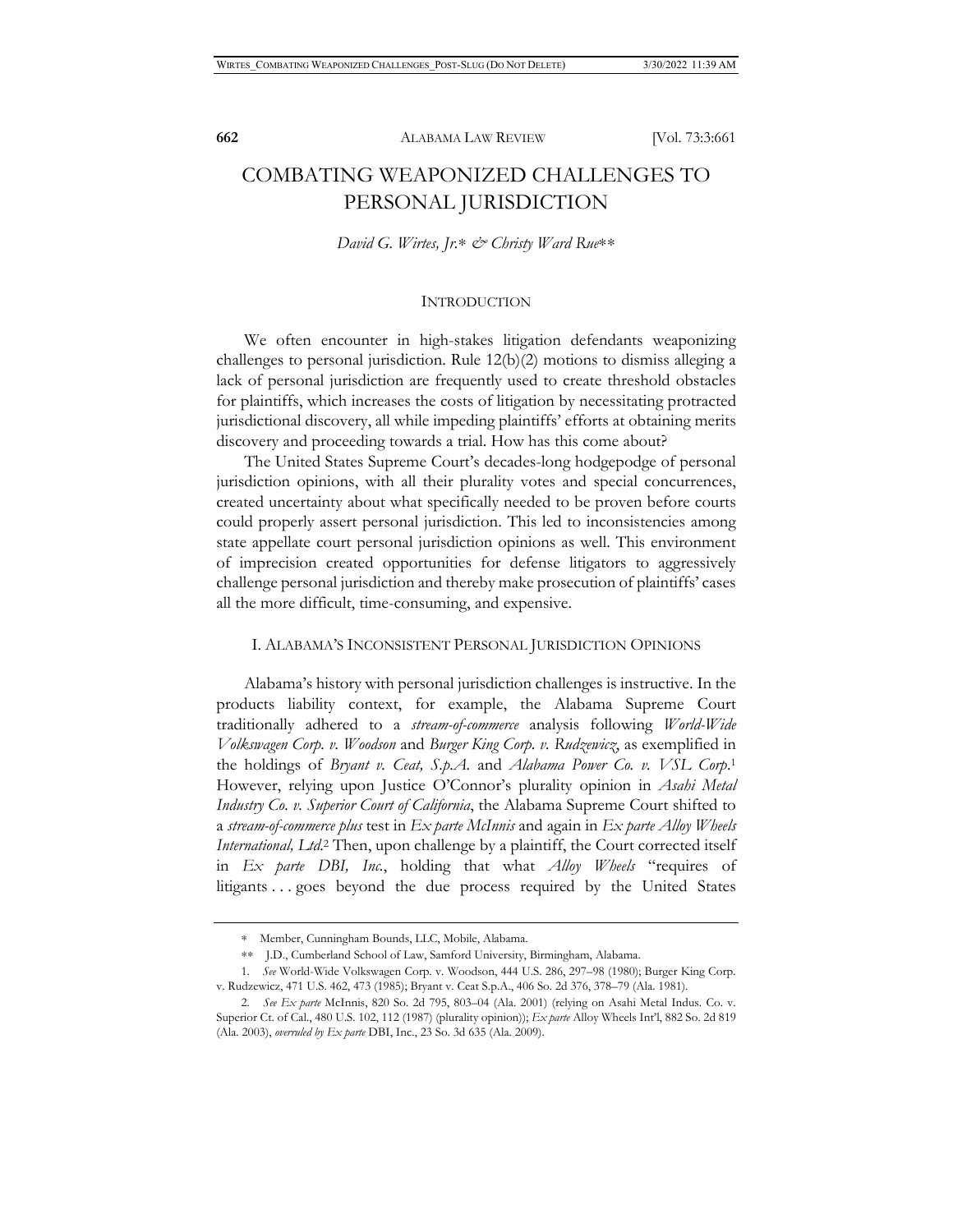Constitution and the Alabama Constitution. . . ."3 In *DBI*, the Court reverted back to the traditional *stream-of-commerce* test, finding that

'[t]he forum State does not exceed its powers under the Due Process Clause if it asserts personal jurisdiction over a corporation that delivers its products into the stream of commerce with the expectation that they will be purchased by consumers in the forum State' and those products subsequently injure forum consumers.4

Despite the precedential holding of *Ex parte DBI*, the Alabama Supreme Court again flip-flopped in *Hinrichs v. General Motors of Canada, Ltd.*, when, in a plurality opinion, it returned to a *stream-of-commerce plus* test.5 While *Hinrichs* is not precedential,<sup>6</sup> the ultimate result was an affirmance of a dismissal of a plaintiff's personal injury complaint due to a want of personal jurisdiction over GM Canada because the allegedly defective pickup truck had been made in Canada and initially introduced into the U.S. market when sold to a dealership in Pennsylvania.7 Despite the effort of the plaintiff and his amici on rehearing, imploring the *Hinrichs* Court to continue to adhere to *DBI*, the Court elected instead to rely upon *Walden v. Fiore*, even though *Walden* was not a products liability action and was readily distinguishable.<sup>8</sup>

The back-and-forth nature of these Alabama Supreme Court decisions resulting from the imprecision of the United States Supreme Court's personal jurisdiction opinions created opportunities for defendants to aggressively contest personal jurisdiction and to score occasional victories as in *Hinrichs*.

## II. ANTICIPATION OF THE OUTCOME IN *FORD V. MONTANA*

All the foregoing explains the eager anticipation of the outcome in *Ford Motor Co. v. Montana Eighth Judicial District Court*. Litigators knew of the impending significance of *Ford v. Montana*, and efforts to influence that outcome

<sup>3.</sup> *Ex parte DBI*, 23 So. 3d at 648.

<sup>4.</sup> *Id.* at 653 (quoting *Burger King*, 471 U.S. at 473).

<sup>5.</sup> Hinrichs v. Gen. Motors of Can., Ltd., 222 So. 3d 1114, 1138 (Ala. 2016).

<sup>6.</sup> The vote line was Stuart, Main, and Bryan, JJ., and Lyons, Special Justice, concur; Bolin, J., concurred in part and concurred in the result; Parker, J., dissented, with opinion; Murdock, J., dissented, with opinion, joined by Wise, J.; Shaw, J. recused himself. *See id.* at 1141.

<sup>7.</sup> *See id.*

<sup>8.</sup> *See id.* at 1137–38; *see also* Walden v. Fiore, 571 U.S. 277 (2014).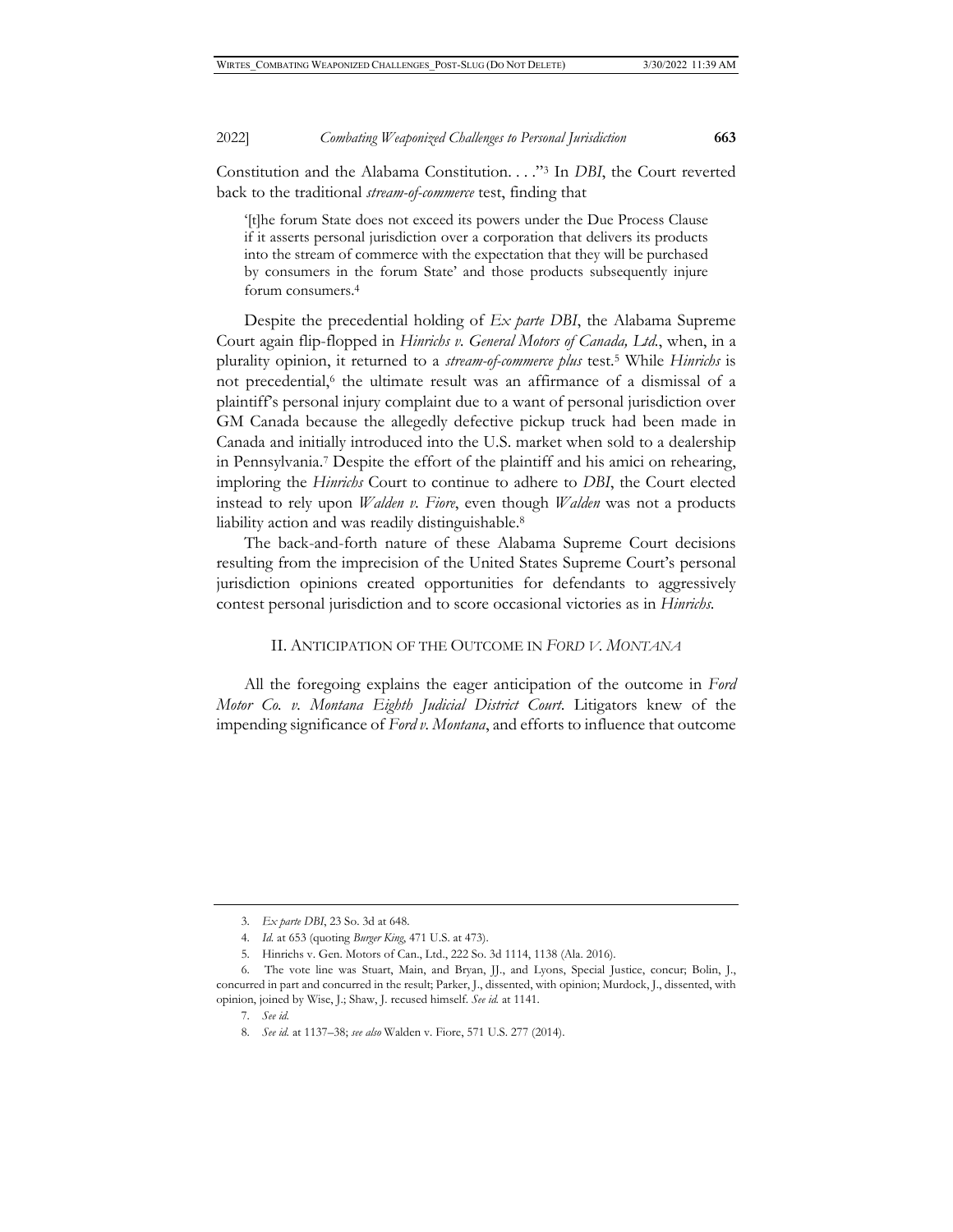were reflected by the number and quality of amicus briefs filed in support of petitioner<sup>9</sup> and respondents.<sup>10</sup>

# III. THE SYMPOSIUM: *TEN YEARS OF THE SUPREME COURT'S PERSONAL JURISDICTION REVIVAL*

With all eyes on *Ford v. Montana*, four Alabama practitioners, two from the plaintiff side11 and two from the defense side,12 took part in the *Alabama Law Review*'s Symposium on March 4, 2021, titled *Ten Years of the Supreme Court's Personal Jurisdiction Revival*. We were honored to participate alongside some of our country's preeminent legal scholars (some of whom participated as amici in *Ford v. Montana*), including Arthur Miller, Alan Morrison, Alexandra Lahav, Adam Steinman, Heather Elliott, Benjamin Spencer, Richard Freer, Robin Effron, Maggie Gardner, Lawrence Solum, and Max Crema. We were also excited to hear first-hand accounts from the two attorneys who argued *Ford v. Montana* before the Supreme Court, Sean Marotta for Ford and Deepak Gupta for respondents.

The four Alabama litigators focused our comments upon what happens when slugging it out in trial and appellate courts over personal jurisdiction issues. While we each lamented how the then-current unsettled state of the law created an environment for vigorous (and protracted and expensive) challenges to assertions of personal jurisdiction, each participant was optimistic that the

<sup>9.</sup> Amicus curiae briefs were filed in support of Ford by The Chamber of Commerce of the United States of America, the National Association of Manufacturers, the American Tort Reform Association, Product Liability Advisory Council, Inc., Washington Legal Foundation, the Alliance for Automotive Innovation and General Aviation Manufacturers Association, Institute of International Bankers, DRI-The Voice of the Defense Bar, the Pharmaceutical Research and Manufacturers of America, and the United States. *See Ford Motor Company v. Montana Eighth Judicial District Court*, SCOTUSBLOG, https://www.scotusblog.com/case-files/cases/ford-motor-company-v-montana-eighth-judicial-districtcourt/ (last visited Mar. 3, 2022) (listing briefs filed in support of Ford).

<sup>10.</sup> Amicus curiae briefs were filed in support of respondents by Professor Jonathan R. Nash, Civil Procedure Professors (Professor Helen Hershkoff, Professor Arthur Miller, Professor John Sexton, and Professor Alan Morrison), Professors of Civil Procedure and Federal Courts (Professor Linda Sandstrom Simard, Professor Charles W. Rhodes, Professor Cassandra Burke Robertson, and Professor John Dever Drinko), The Center for Auto Safety, Professors of Jurisdiction (Professor Samuel Estreicher, Professor Edward A. Hartnet, Professor Troy A. McKenzie, Professor David L. Noll, and Professor Linda J. Silberman), Civil Procedure Professors (Professor Andrew D. Bradt, Professor Zachary D. Clopton, Professor Maggie Gardner, Professor D. Theodore Rave, and Professor Pamela K. Bookman), The Foundation for Moral Law, The National Association of Home Builders, Main Street Alliance, The American Association for Justice, Public Justice, P.C., and Minnesota, Texas, thirty-seven other states, and the District of Columbia. *See Ford Motor Company v. Montana Eighth Judicial District Court*, SCOTUSBLOG, https://www.scotusblog.com/case-files/cases/ford-motor-company-v-montana-eighth-judicial-districtcourt/ (last visited Mar. 3, 2022) (listing briefs filed in support of respondents).

<sup>11.</sup> David G. Wirtes, Jr. of Cunningham Bounds, LLC in Mobile and Diandra ("Fu") Debrosse Zimmermann of Grant & Eisenhofer in Birmingham.

<sup>12.</sup> Gregory C. Cook of Balch & Bingham, LLP in Birmingham and Kim Martin of Bradley Arant Boult Cummings in Huntsville.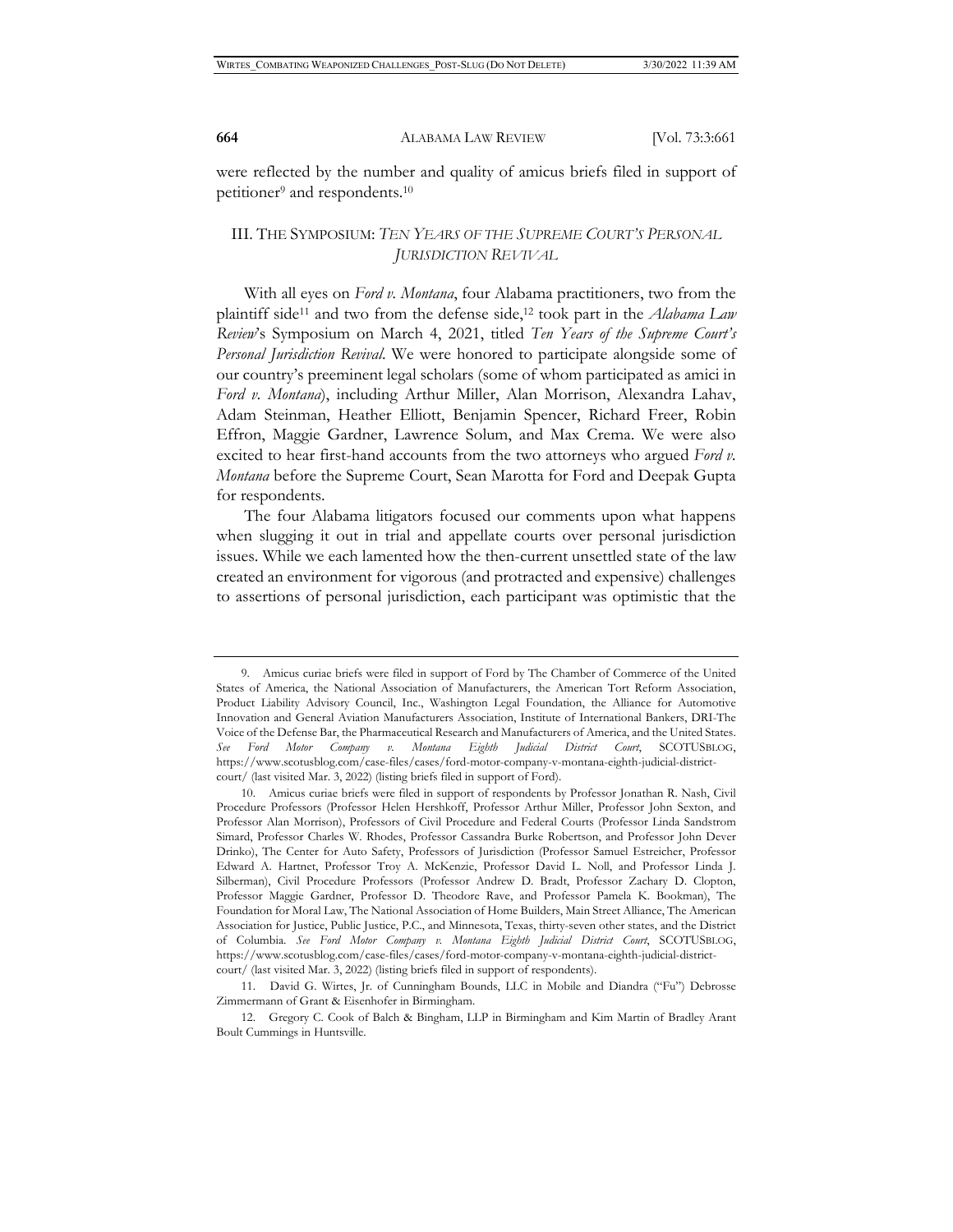Supreme Court's decision in *Ford* would bring clarity to the issue and perhaps begin to reverse the trend of jurisdictional trench warfare.

### IV. *FORD*: THE RESULT

*Ford* arose from two automobile accident and products liability cases against Ford Motor Company, one occurring in Montana and the other in Minnesota.<sup>13</sup> In both cases, the plaintiff was a resident of the state in which the accident and injury or death occurred.14 However, the Ford automobiles involved were initially sold in other states and later brought into each forum.15 Ford conceded it had extensive contacts with both Montana and Minnesota.16 Nevertheless, Ford argued it was not subject to specific personal jurisdiction in either case because the vehicles were not designed, manufactured, sold, or distributed in either Montana or Minnesota, and thus, according to Ford and its amici, there was no direct causal link between Ford's contacts with the forums and the injuries complained of.17 Lower courts in both cases held that jurisdiction was proper, and the Supreme Court granted certiorari to consider the issue.18

Three weeks after the Symposium, the Supreme Court released its opinion, authored by Justice Elana Kagan, with a unanimous vote line.19 The essential holding was straightforward: The connection between a plaintiff's product liability claim arising from an auto accident occurring in the plaintiff's state of residence and Ford's marketing activities concerning the auto in that state is sufficient to support specific personal jurisdiction, even though the automobile involved in the accident was designed, manufactured, sold, or distributed elsewhere.20 *So long as the manufacturer or distributor cultivates a market for its product in the forum and the product causes injury there, a court may properly assert personal jurisdiction over the designer or manufacturer or seller or distributor*. 21 Precision. Clarity. Predictability. Yay!

18. *Id.* at 1023–24.

- 20. *Id.*
- 21. *See id.*

<sup>13.</sup> Ford Motor Co. v. Mont. Eighth Jud. Dist. Ct., 141 S. Ct. 1017, 1023 (2021).

<sup>14.</sup> *Id.* 

<sup>15.</sup> *Id.*

<sup>16.</sup> *Id.* at 1022–23.

<sup>17.</sup> *Id.* at 1023.

<sup>19.</sup> *Id.* Justice Samuel Alito filed an opinion concurring in the judgment. *Id.* at 1032. Justice Neil Gorsuch filed an opinion concurring in the judgment, in which Justice Clarence Thomas joined. *Id.* at 1034. Newly appointed Justice Amy Coney Barrett took no part in the consideration or decision of the case. *Id.* at 1032.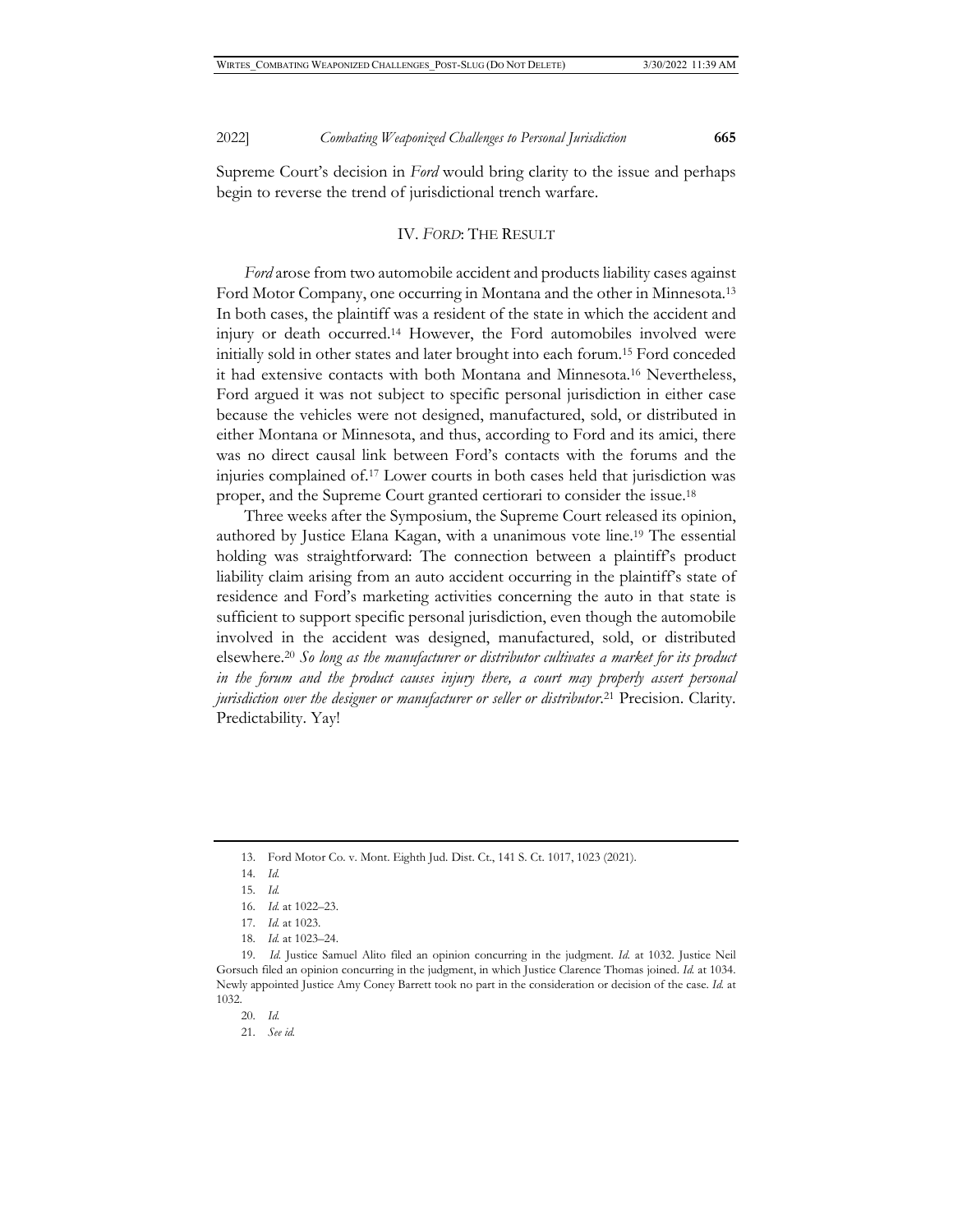#### *A. The Impact of* Ford *on Litigation in Alabama*

The immediate impact of *Ford* on personal jurisdiction litigation in Alabama is obvious: *Ex parte DBI* was decided correctly, while *Hinrichs v. General Motors Canada* was not. Other Alabama state and federal district court personal jurisdiction opinions such as *McInnis, Alloy Wheels*, and *Thornton v. Bayerische Motoren Werke AG* must be disregarded as no longer controlling in light of *Ford*.

Will *Ford v. Montana* eliminate all Alabama personal jurisdiction skirmishes? Probably not altogether, but the fact that the Supreme Court *finally* spoke with a uniform voice on the subject should go a long way toward eliminating the uncertainty that spawned all the recent threshold discovery squabbles and tremendous costs spent fighting about the issue.

So, the landscape has now materially changed. Everything we discussed during the Symposium about challenges to personal jurisdiction and, in particular, combating weaponized challenges, may no longer be a concern in light of the clear holding of *Ford*. That said, there are lessons learned from years of protracted motion practice and appellate proceedings litigating personal jurisdiction issues that may still benefit litigators today. This, then, is the purpose of this Article: sharing insights and tools for combating weaponized challenges to personal jurisdiction.

# *B. Rule 12(b)(2) Motions to Dismiss for Lack of Personal Jurisdiction: The Parties Shifting Burdens*

When addressing a Rule 12(b)(2) motion to dismiss for lack of personal jurisdiction, "a court must consider as true the allegations of the plaintiff's complaint not controverted by the defendant's affidavits . . . ."22 "[W]here the plaintiff's complaint and the defendant's affidavits conflict, the . . . court must construe all reasonable inferences in favor of the plaintiff."23

If the defendant produces evidence in support of a motion for lack of personal jurisdiction, "the burden traditionally shifts back to the plaintiff to produce evidence supporting jurisdiction unless [the defendant's] affidavits contain only conclusory assertions that the defendant is not subject to jurisdiction."24 "However, if the defendant makes a prima facie evidentiary showing that the Court has no personal jurisdiction, 'the plaintiff is then required to substantiate the jurisdictional allegations in the complaint by

<sup>22.</sup> *Ex parte* DBI, Inc., 23 So. 3d 635, 642 (Ala. 2009) (quoting *Ex parte* Bufkin, 936 So. 2d 1042, 1044– 45 (Ala. 2006)).

<sup>23.</sup> Branded Trailer Sales, Inc. v. Universal Truckload Servs., Inc., 74 So. 3d 404, 410 (Ala. 2011) (quoting Wenger Tree Servs. v. Royal Truck & Equip., Inc., 853 So. 2d 888, 894 (Ala. 2002)).

<sup>24.</sup> Thornton v. Bayerische Motoren Werke AG, 439 F. Supp. 3d 1303, 1307 (N.D. Ala. 2020) (alteration in original) (quoting Meier v. Sun Int'l Hotels, Ltd., 288 F.3d 1264, 1269 (11th Cir. 2002)).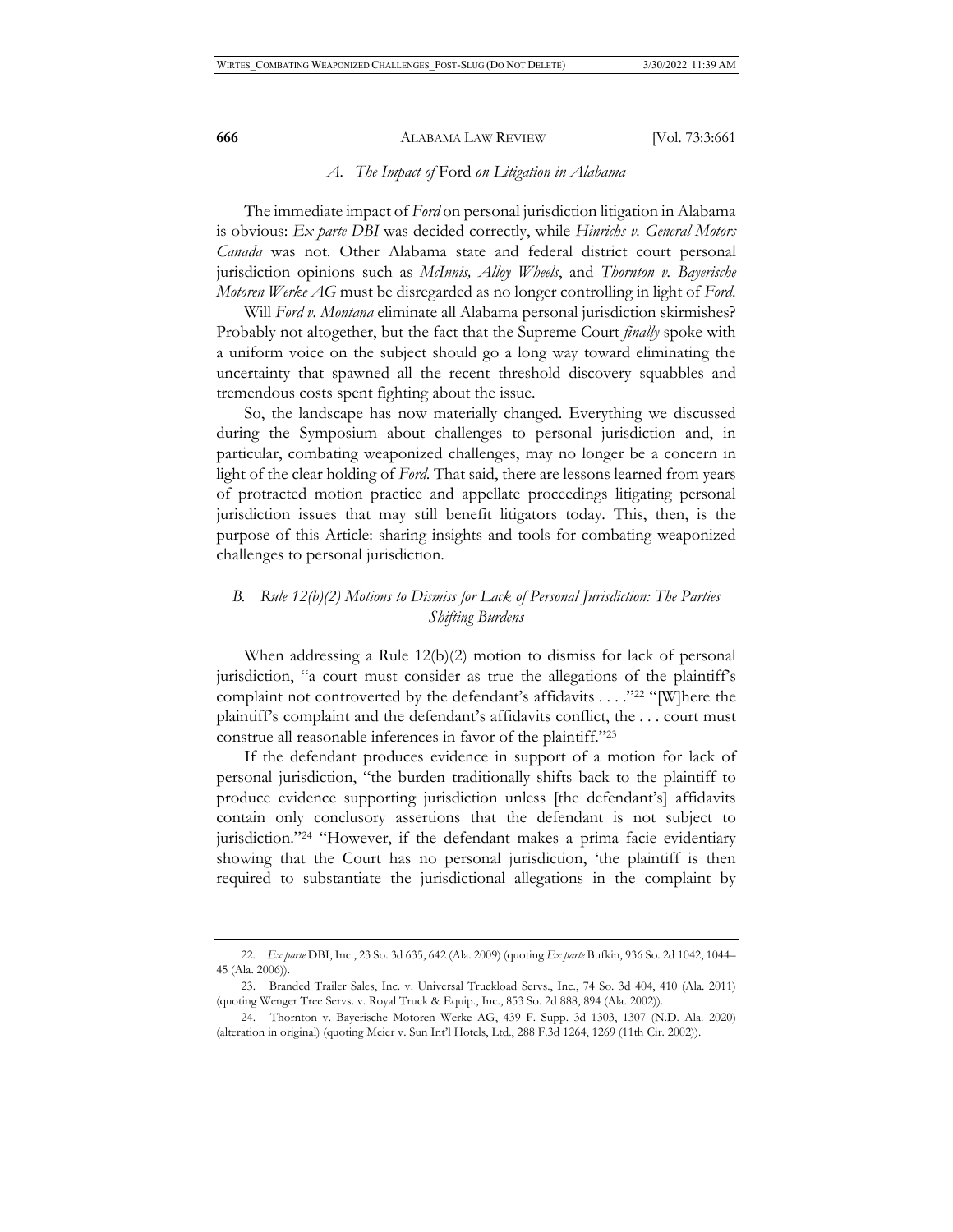#### 2022] *Combating Weaponized Challenges to Personal Jurisdiction* **667**

affidavits or other competent proof . . . .'"25 "[M]erely reiterat[ing] the factual allegations in the complaint" will be insufficient to overcome the motion to dismiss.26

When a Rule 12(b)(2) motion has been properly supported, "the trial court has three procedural alternatives: 'it may decide the motion upon the affidavits alone; . . . it may conduct an evidentiary hearing to resolve any apparent factual questions[,]'" or "it may permit [jurisdictional] discovery in aid of deciding the motion."27

### *C. Rule 12(b)(2) Motion to Dismiss: Standard of Review*

In *Ex parte Bufkin*, the Alabama Supreme Court addressed the mandamus standard of review in a proceeding challenging the trial court's ruling on a motion to dismiss for lack of personal jurisdiction, stating,

The writ of mandamus is a drastic and extraordinary writ, to be "issued only when there is: 1) a clear legal right in the petitioner to the order sought; 2) an imperative duty upon the respondent to perform, accompanied by a refusal to do so; 3) the lack of another adequate remedy; and 4) properly invoked jurisdiction of the court."28

Appellate review is *de novo*. 29

"[I]t must be remembered that '[a] denial of a . . . motion to dismiss for want of personal jurisdiction is interlocutory and preliminary only."<sup>30</sup> Even "[a]fter such a denial, the continuation of personal jurisdiction over a defendant who appropriately persists in challenging it in [an] answer to the complaint and by motion for summary judgment or at trial depends on the introduction of substantial evidence to prove the ... jurisdictional allegations in the . . . complaint."31 The most effective way for a plaintiff to accomplish this is by eliciting evidence through jurisdictional discovery.

<sup>25.</sup> *Branded Trailer Sales*, 74 So. 3d at 410 (quoting *Ex parte* Covington Pike Dodge, Inc., 904 So. 2d 226, 229–30 (Ala. 2004)).

<sup>26.</sup> *Id.* (quoting *Ex parte Covington Pike Dodge*, 904 So. 2d at 229–30).

<sup>27.</sup> S.I. Strong, *Jurisdictional Discovery in United States Federal Courts*, 67 WASH. & LEE L. REV. 489, 507 (2010) (quoting Hagen v. U-Haul Co. of Tenn., 613 F. Supp. 2d 986, 1002 n.10 (W.D. Tenn. 2009)); *see also*  5B CHARLES ALAN WRIGHT & ARTHUR R. MILLER, FEDERAL PRACTICE AND PROCEDURE § 1351 (3d ed. 2004); ALABAMA RULES OF CIVIL PROCEDURE ANNOTATED § 12.3 (5th ed. 2018).

<sup>28.</sup> *Ex parte* Bufkin, 936 So. 2d 1042, 1044 (Ala. 2006) (quoting *Ex parte* McWilliams, 812 So. 2d 318, 321 (Ala. 2001)).

<sup>29.</sup> *Ex parte* DBI, Inc., 23 So. 3d 635, 642 (quoting *Ex parte Bufkin*, 936 So. 2d at 1044–45).

<sup>30.</sup> *Ex parte* Duck Boo Int'l Co., 985 So. 2d 900, 906 (Ala. 2007) (citing *Ex parte* McInnis, 820 So. 2d 795, 798 (Ala. 2001)).

<sup>31.</sup> *Id.* (alteration in original) (emphasis omitted).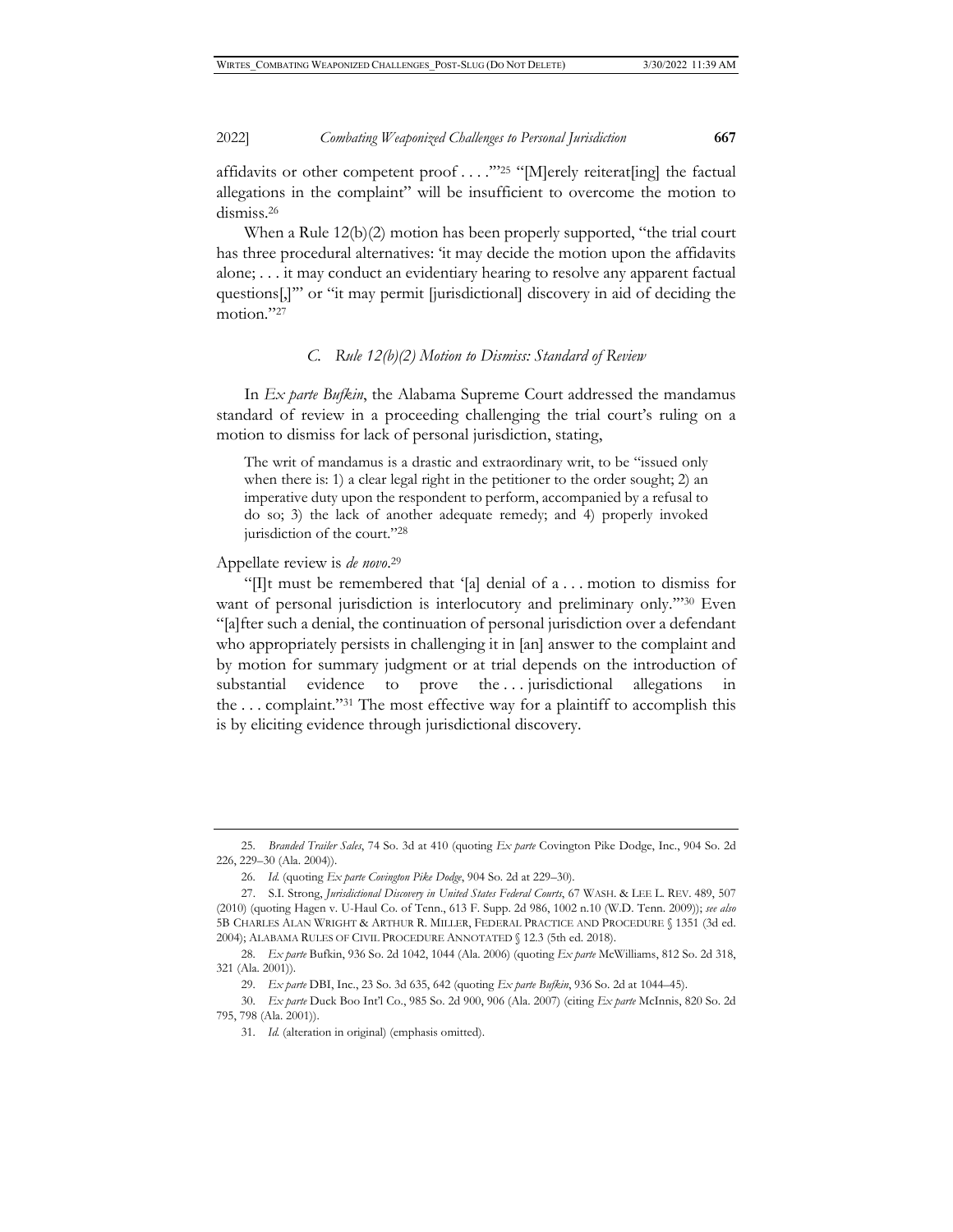#### V. JURISDICTIONAL DISCOVERY

As its name implies, jurisdictional discovery is discovery requested by a plaintiff in order to obtain facts supporting a court's assertion of personal or subject matter jurisdiction over a defendant. In other words, jurisdictional discovery is "any preliminary discovery" conducted in order to establish whether a court has jurisdiction over a dispute.32

The scope of personal jurisdictional discovery requests should include any and all information relevant to the defendant being subject to personal jurisdiction, which can be a vast and wide variety of information.33 Discovery requests can be filed with the plaintiff's complaint (which these authors recommend), but they typically are not filed until a defendant objects to the jurisdiction of the court through a Rule  $12(b)(2)$  motion to dismiss.<sup>34</sup> If the defendant fails to contest personal jurisdiction at the outset of the proceedings, a personal jurisdiction defense is usually (and should be) considered waived by the court.35 In that instance, the defendant is considered to have consented to the court's jurisdiction.

Due to the substantial amount of judicial discretion afforded trial courts regarding whether to grant jurisdictional discovery, and if granted, what the scope of such jurisdictional discovery may be,<sup>36</sup> it is important for the plaintiff's lawyer to take steps to enhance the likelihood of such discovery requests being granted. These actions should include: (1) conducting extensive jurisdictional fact-finding regarding jurisdiction over the defendant prior to filing the complaint, (2) alleging all jurisdictional facts known or reasonably suspected in the complaint, and (3) filing anticipatory jurisdictional discovery requests along with the plaintiff's complaint.

### *A. The Basis for Jurisdictional Discovery*

The U.S. Supreme Court has held that "where issues arise as to jurisdiction or venue, discovery is available to ascertain the facts bearing on such issues."37

<sup>32.</sup> Strong, *supra* note 27, at 489–90; *see also* CHARLES ALAN WRIGHT & ARTHUR R. MILLER, FEDERAL PRACTICE AND PROCEDURE § 2008.3 (3d ed. 2004); ALA. R. CIV. P. 26.

<sup>33.</sup> We offer representative personal jurisdiction discovery requests *infra* Appendices A–D. Other helpful resources include 5 CYCLOPEDIA OF FEDERAL PROCEDURE § 15.412 (3d ed. 2012); WRIGHT & MILLER, *supra* note 32; 59 AM. JUR. 3d *Proof of Facts* § 1 (2000); 102 AM. JUR. 3d *Proof of Facts* § 1 (2008); David G. Wirtes, Jr., *Establishing Personal Jurisdiction in Alabama*, 29 ALA. ASS'N FOR JUST. J. 74 (2009).

<sup>34.</sup> *See* David G. Wirtes, Jr. & Lisa Ivey, *Personal Jurisdiction in Alabama following* Ford v. Montana, 42 ALA. ASS'N FOR JUST. J. 31, 34 (2021) ("The specific personal jurisdiction analysis arises most often . . . when a defendant files a motion to dismiss asserting lack of such jurisdiction.").

<sup>35.</sup> *See* 5C CHARLES ALAN WRIGHT & ARTHUR R. MILLER, FEDERAL PRACTICE AND PROCEDURE § 1391 (3d ed. 2004).

<sup>36.</sup> *See infra* note 43.

<sup>37.</sup> Oppenheimer Fund, Inc. v. Sanders, 437 U.S. 340, 351 n.13 (1978).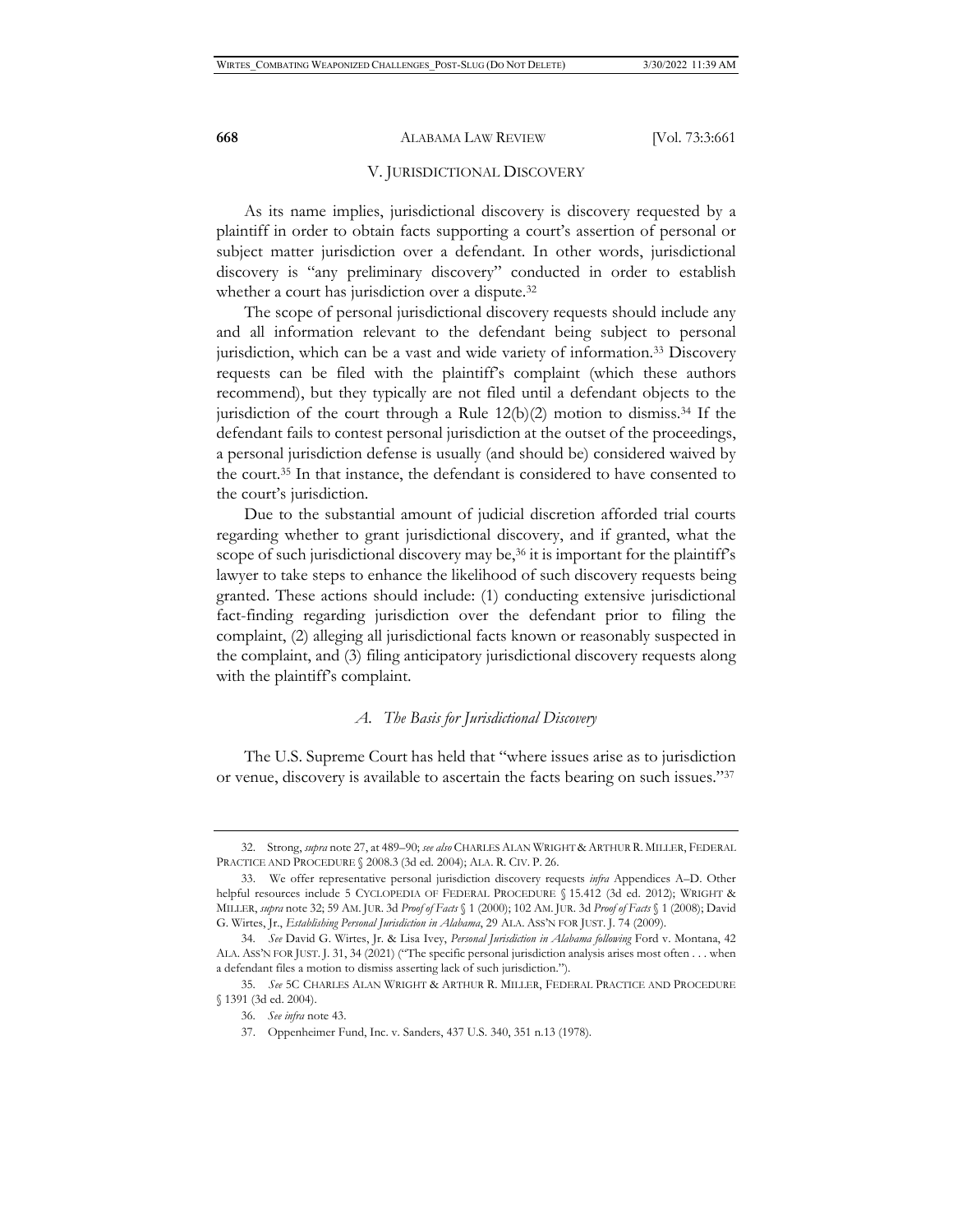Fed. R. Civ. P. 26(b)(1) states, in relevant part: "Parties may obtain discovery regarding any . . . matter [involved in the pending] action . . . ."38 Rule  $26(b)(1)$  may be relied upon to assert a right to jurisdictional discovery.<sup>39</sup> The *Seiz* court observed that "[t]he United States Court of Appeals for the Eleventh Circuit long has recognized a qualified right to jurisdictional discovery."40 "[A] plaintiff faced with a motion to dismiss for lack of personal jurisdiction is entitled to reasonable discovery, lest the defendant defeat the jurisdiction of a federal court by withholding information on its contacts with the forum."41

The Alabama Supreme Court has also acknowledged the legitimacy of jurisdictional discovery, stating, "It is well established that a . . . court has the power to require a defendant to respond to discovery requests relevant to his or her motion to dismiss for lack of jurisdiction."42 This is because "[t]he trial court has broad and considerable discretion in controlling the discovery process and has the power to manage its affairs . . . to ensure the orderly and expeditious disposition of cases."43

### *B. Plaintiffs Must Show a Colorable Claim of Jurisdiction*

While plaintiffs have a qualified right to jurisdictional discovery, "it is also well established that a plaintiff does not enjoy an automatic right to discovery pertaining to personal jurisdiction in every case."44 "In many cases courts have . . . limited or denied discovery on jurisdictional issues where the plaintiff failed to make some threshold showing—sometimes called a '*prima facie*' . . . [or colorable] showing—of a plausible basis for exercising jurisdiction over [a] defendant."45 "Using their power to control discovery, courts should take care to ensure that litigation of the jurisdictional issue does not undermine the purposes of personal jurisdiction law in the first place."46 If a plaintiff is attempting to

subject a [foreign] defendant to discovery in order to determine whether sufficient contacts support jurisdiction, it is reasonable for a court exercising its power under Rule 26(b)(2) to expect the plaintiff to show a colorable basis

<sup>38.</sup> FED. R. CIV. P. 26(b)(1).

<sup>39.</sup> Seiz v. Quirk, No. 4:12-CV-272-HLM, 2013 WL 12290850, at \*2 (N.D. Ga. Jan. 3, 2013) (first citing Eaton v. Dorchester Dev., Inc., 692 F.2d 727, 729–31 (11th Cir. 1982); then citing Chatham Condo Ass'ns v. Century Vill., Inc., 597 F.2d 1002, 1012 (5th Cir. 1979)).

<sup>40.</sup> *Id.* 

<sup>41.</sup> *Id.*

<sup>42.</sup> Branded Trailer Sales, Inc. v. Universal Truckload Servs., Inc., 74 So. 3d 404, 411 (quoting *Ex parte*  Bufkin, 936 So. 2d 1042, 1047–48 (Ala. 2006)).

<sup>43.</sup> *Id.* (quoting *Ex parte* Vulcan Materials Co., 992 So. 2d 1252, 1259 (Ala. 2008)).

<sup>44.</sup> *Id.* (quoting Andersen v. Sportmart, Inc., 179 F.R.D. 236, 241 (N.D. Ind. 1998)).

<sup>45.</sup> Ellis v. Fortune Seas, Ltd., 175 F.R.D. 308, 312 (S.D. Ind. 1997).

<sup>46.</sup> *Id.*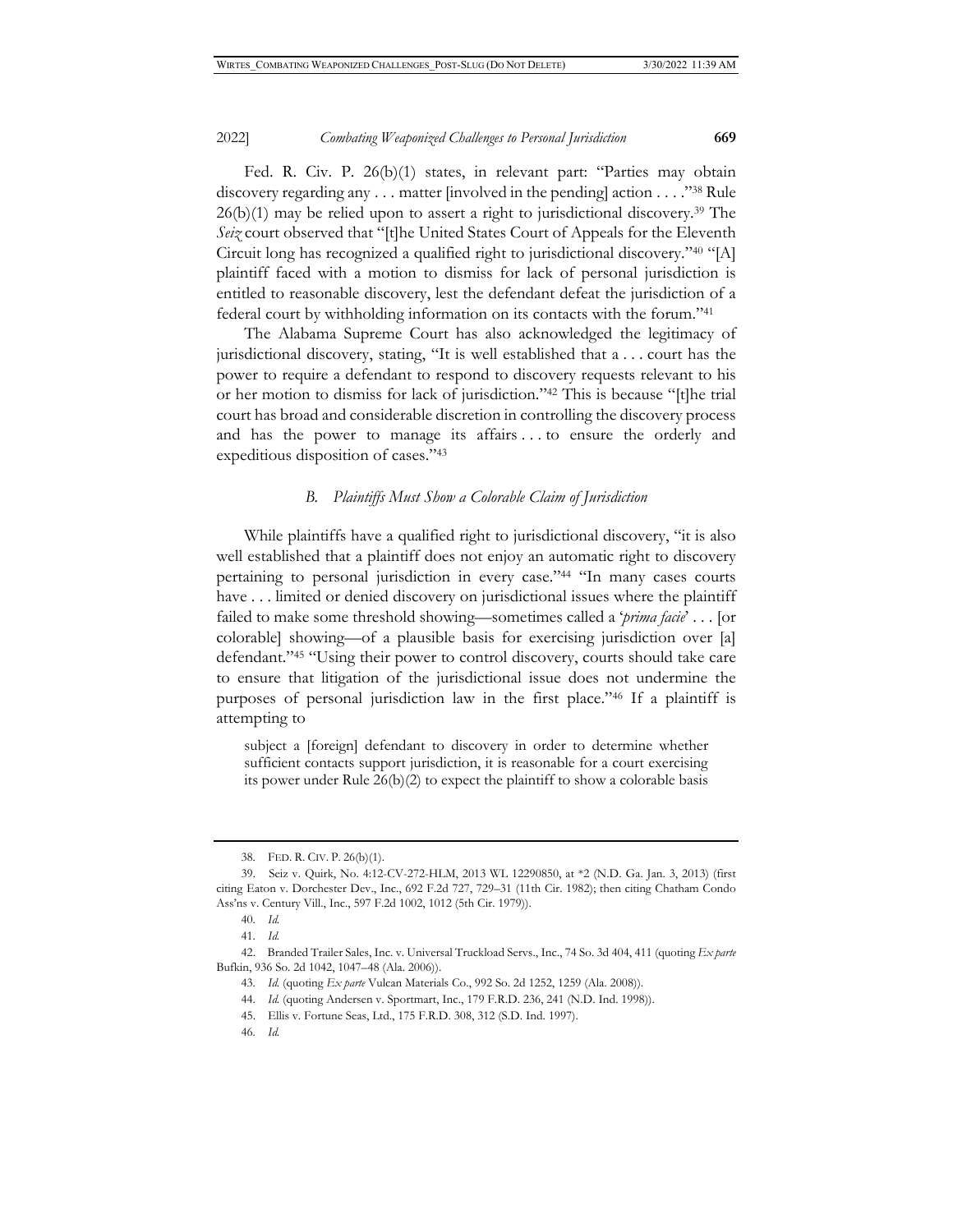for jurisdiction before subjecting the defendant to intrusive and burdensome discovery in that distant forum.47

In *Branded Trailer Sales, Inc. v. Universal Truckload Services, Inc.*, the Alabama Supreme Court explained, "[a] request for jurisdictional discovery must offer the court 'more than conjecture and surmise'" that the assertion of jurisdiction is proper.48 Although the Court describes the standard as quite low, it holds that "a plaintiff's discovery request will nevertheless be denied if it is only based upon 'bare,' 'attenuated,' or 'unsupported' assertions of personal jurisdiction, or when a plaintiff's claim appears to be 'clearly frivolous.'"49 However, "[i]f a plaintiff presents factual allegations that suggest 'with reasonable particularity' the possible existence of the requisite 'contacts between [the party] and the forum state,' the plaintiff's right to conduct jurisdictional discovery should be sustained."50

*Ex parte Troncalli Chrysler Plymouth Dodge, Inc.* is an example of when the Alabama Supreme Court determined the plaintiff did *not* allege a colorable claim of jurisdiction. In that case, the Court explained,

the only jurisdictional allegations are that Troncalli "is a foreign corporation doing business in Cumming, Georgia"; that Alexander Dodge discovered a vehicle in possession of Troncalli in Georgia; and that Case traveled to Georgia to take possession of the vehicle. A discovery request based on these allegations presents nothing but "conjecture and surmise" regarding the existence of general jurisdiction, and is, therefore, due to be denied.<sup>51</sup>

In contrast, in *Ex parte Bufkin*, the Court found,

Unlike the complaint in *Troncalli*, which was devoid of allegations necessary to sustain personal jurisdiction, the complaint in this proceeding alleges that "[Bufkin] was the agent, servant or employee of [Williamson] and/or was involved in a joint venture with [Williamson]." Williamson, of course, is a resident of Alabama. Bufkin admits in his affidavit that he visited Alabama during the month in which the accident occurred, and it is undisputed that Bufkin was driving Williamson's truck at the time of the accident. Therefore, in contrast to the situation presented this Court in *Troncalli*, Roberts has "at least alleg[ed] facts that would support a colorable claim of jurisdiction." Limited discovery could flesh out Roberts's allegations and could lead to a conclusion that the trial court can exercise personal jurisdiction over Bufkin.52

<sup>47.</sup> *Id.* 

<sup>48.</sup> *Branded Trailer Sales*, 74 So. 3d at 411 (quoting Crist v. Republic of Turkey, 995 F. Supp. 5, 13 (D.D.C. 1998)).

<sup>49.</sup> *Id.* (quoting *Ex parte* Troncalli Chrysler Plymouth Dodge, Inc., 876 So. 2d 459, 468 (Ala. 2003)).

<sup>50.</sup> *Id.* at 412 (alteration in original) (quoting Mellon Bank (East) PSFS, Nat'l Ass'n v. Farino, 960 F.2d 1217, 1223 (3d Cir. 1992)).

<sup>51.</sup> *Ex parte Troncalli*, 876 So. 2d at 468.

<sup>52.</sup> *Branded Trailer Sales*, 74 So. 3d at 411–12 (alterations in original) (emphasis omitted) (citations omitted).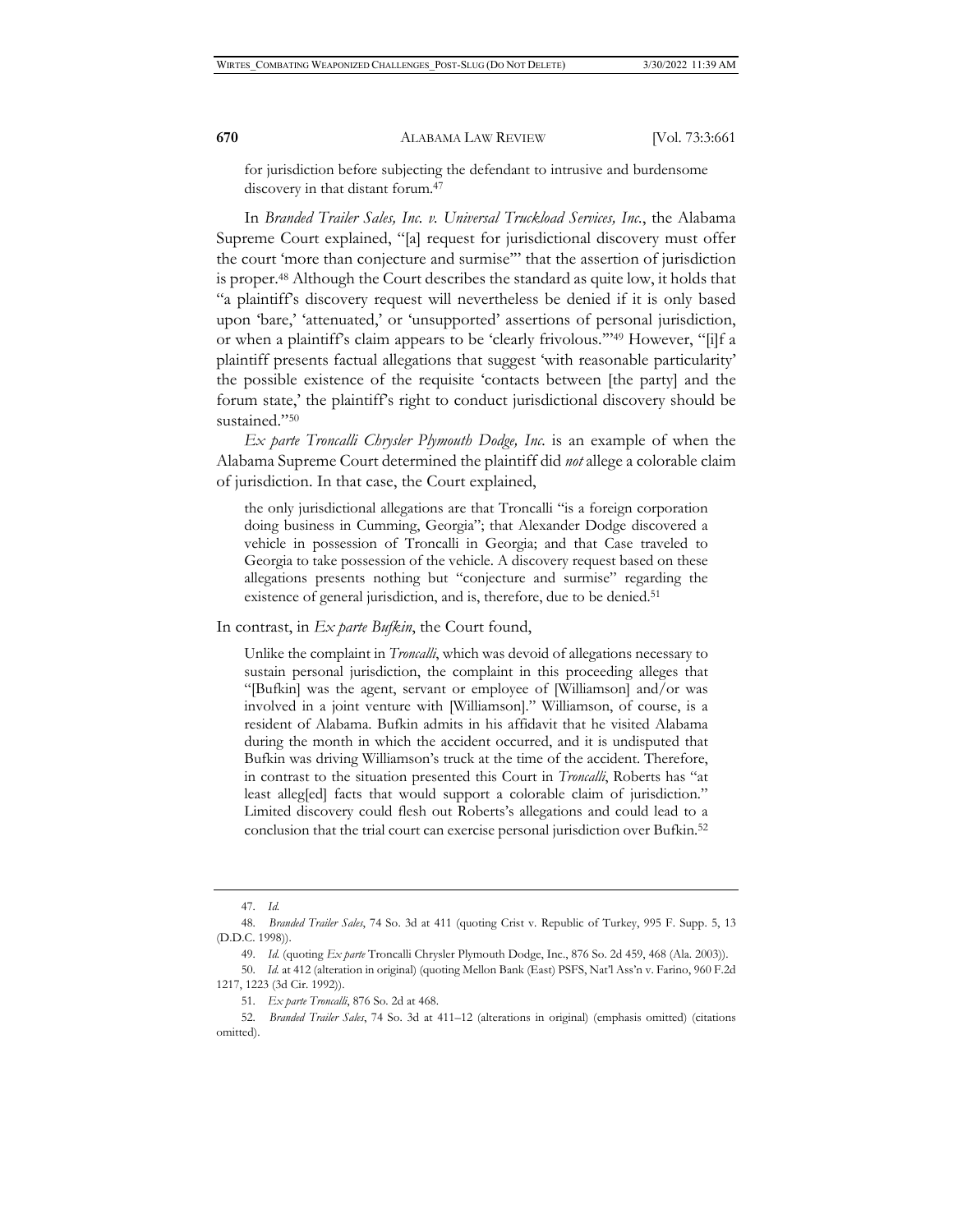In *Branded*, the Court held that "the trial court exceeded its discretion when it granted [the defendant's] motion to dismiss without first providing [the plaintiff] an opportunity to conduct jurisdictional discovery."53 This is because the plaintiff "made detailed assertions regarding its theories of personal jurisdiction, and it presented evidence to support those assertions."54 Thus, the Court found that "Branded has alleged sufficient facts that could establish a colorable claim of personal jurisdiction against [the defendant]."55

Similarly, in *Ex parte United Insurance Companies, Inc.*, the Court denied a defendant's motion to dismiss and permitted jurisdictional discovery upon holding that that the plaintiff

did plead in detail the corporate relationship of the petitioners and the role each petitioner allegedly played in the alleged civil conspiracy. Indeed, [the plaintiff] pleaded her facts supporting her conspiracy claim with such specificity that the petitioners were able to file affidavits in which each petitioner denied the control and involvement alleged in the civil-conspiracy claim. . . . These statements address [the plaintiff's] allegations of the existence of a civil conspiracy among the petitioners with such specificity that it is clear that [the plaintiff's] complaint contained more than "bald speculation" and "conclusory statements" that the petitioners were involved in a conspiracy. Therefore, [the plaintiff's] reliance on her factual allegations in the complaint did adequately rebut the petitioners' affidavits to survive the motions to dismiss to the extent that she is entitled to further discovery on personal jurisdiction.<sup>56</sup>

These cases illustrate the importance of including jurisdictional facts and allegations in the complaint in order to maximize the chance of obtaining jurisdictional discovery and thereby survive a challenge to personal jurisdiction.

#### *C. Timing and Nature of Jurisdictional Discovery Requests*

It is important to note "[t]he standards for permitting jurisdictional discovery vary by circuit, and very few reported decisions of the Eleventh Circuit address the issue."57 "Based on [the] scant case law and decisions of district courts within the Eleventh Circuit . . . it is clear that whether to permit jurisdictional discovery hangs on 'the time and nature of any jurisdictional discovery request."'<sup>58</sup>

In *Mother Doe I v. Al Maktoum*, for example, the District Court for the Southern District of Florida held that because the Plaintiff did not seek "leave

<sup>53.</sup> *Id.* at 418.

<sup>54.</sup> *Id.*

<sup>55.</sup> *Id.* at 412.

<sup>56</sup>*. Ex parte* United Ins. Cos., Inc., 936 So. 2d 1049, 1055 (Ala. 2006).

<sup>57.</sup> Seiz v. Quirk, No. 4:12-CV-272-HLM, 2013 WL 12290850, at \*2 (N.D. Ga. 2013) (footnote omitted) (citing Mother Doe I v. Al Maktoum, 632 F. Supp. 2d 1130, 1144 (S.D. Fla. 2007)).

<sup>58.</sup> *Id.*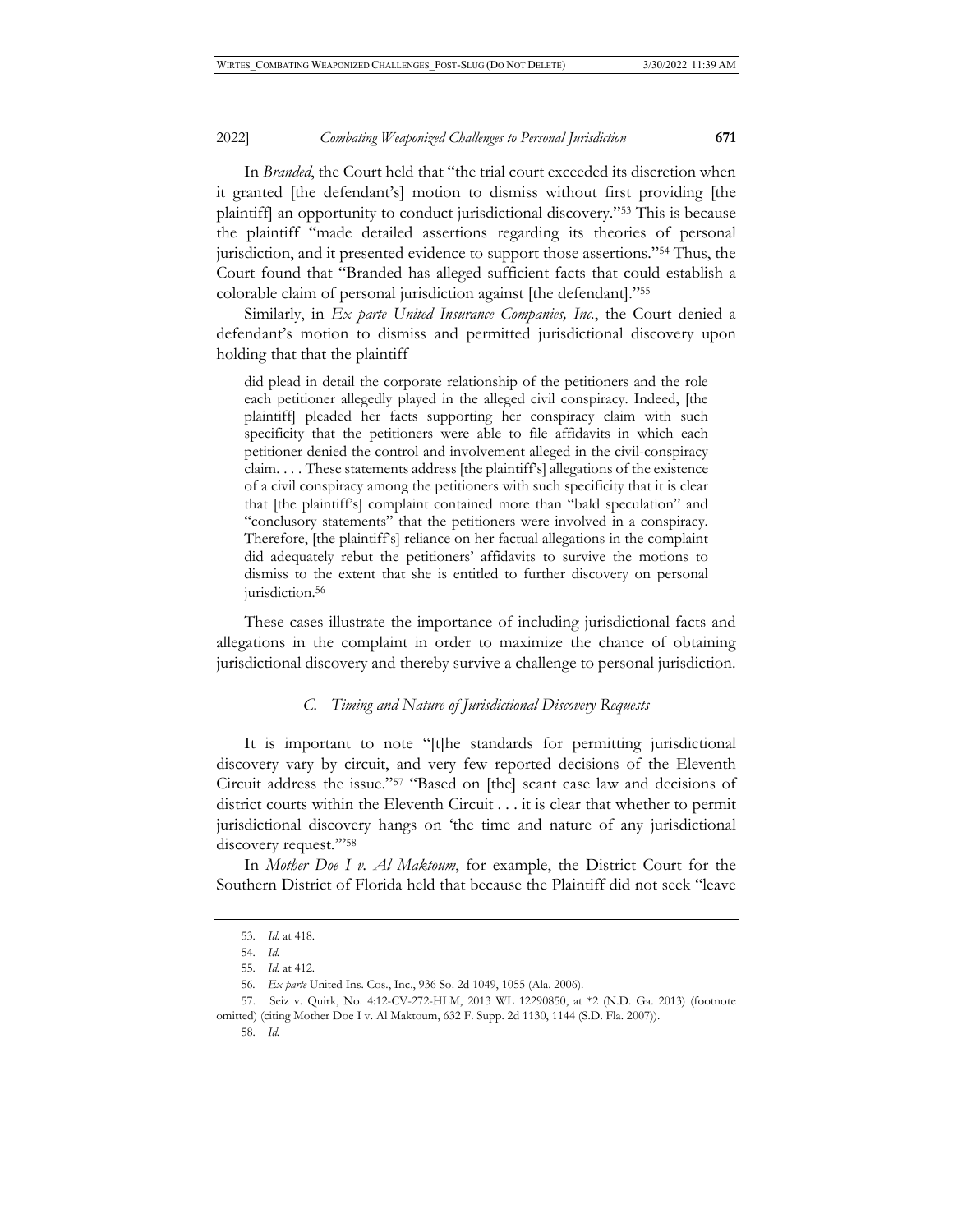of [the] court to take limited jurisdictional discovery . . . [and] [t]hey did not do so when apprised of Defendants' intention to seek a dismissal prior to the Motion being filed," nor did they "upon being formally challenged on the basis of lack of personal jurisdiction," Plaintiff's request for jurisdictional discovery was denied.<sup>59</sup> In that case, the court explained that "in the over six months it has taken the parties to fully brief the Motion, no motion seeking jurisdictional discovery was filed."60 The court explicitly held that it would not

postpone its decision concerning personal jurisdiction to allow Plaintiffs an opportunity, *almost a year after the suit was filed* and after all arguments have been presented in writing and orally, and in the absence of a formal motion or other showing as to the scope of any proposed jurisdictional discovery request and on the factual showing made by Plaintiffs, to engage in such discovery.61

In contrast, in *Eaton v. Dorchester Development, Inc.*, the court held "that the [trial] court's dismissal [of a complaint] for lack of subject matter jurisdiction was premature" as it was before jurisdictional discovery was taken.<sup>62</sup> This was because, at the time of dismissal, the "[plaintiff] had served subpoenas duces tecum" on the defendant.63 In that case, "[t]he trial court dismissed the complaint less than one week before the requested discovery would have been received," and after the plaintiffs "had asked the court to reserve ruling on the [question of jurisdiction] until they could obtain" jurisdictional discovery.64 The Eleventh Circuit highlighted cases holding that jurisdictional discovery is not entirely discretionary.65 Thus, the *Eaton* court reversed with instructions that the plaintiff be given an opportunity to develop facts to support a finding of jurisdiction.<sup>66</sup>

These cases emphasize the importance of requesting jurisdictional discovery as soon as possible. Including jurisdictional discovery requests with the filing of a complaint increases the likelihood of the motion for leave to conduct such discovery being granted.

63. *Seiz*, 2013 WL 12290850, at \*3.

66. *Id.* at 734.

<sup>59.</sup> *Mother Doe*, 632 F. Supp. 2d at 1144.

<sup>60.</sup> *Id.*

<sup>61.</sup> *Id.* (emphasis added).

<sup>62.</sup> Eaton v. Dorchester Dev., Inc., 692 F.2d 727, 731 (11th Cir. 1982).

<sup>64.</sup> *Id.* 

<sup>65.</sup> *See Eaton*, 692 F.2d at 730 (citing Blanco v. Carigulf Lines, 632 F.2d 656 (5th Cir. 1980) (reversing where answers to interrogatories were overdue at time of dismissal); Chatham Condo. Ass'ns v. Century Village, Inc., 597 F.2d 1002, 1012 (5th Cir. 1979) ("dismissal for lack of subject matter jurisdiction . . . prior to giving the plaintiff ample opportunity for discovery, should be granted sparingly"); Williamson v. Tucker, 645 F.2d 404, 414 (5th Cir. 1981) (holding that prior to Rule 12(b)(1) dismissal where jurisdictional facts are in dispute, court must give the plaintiff opportunity to discover facts necessary to establish jurisdiction)).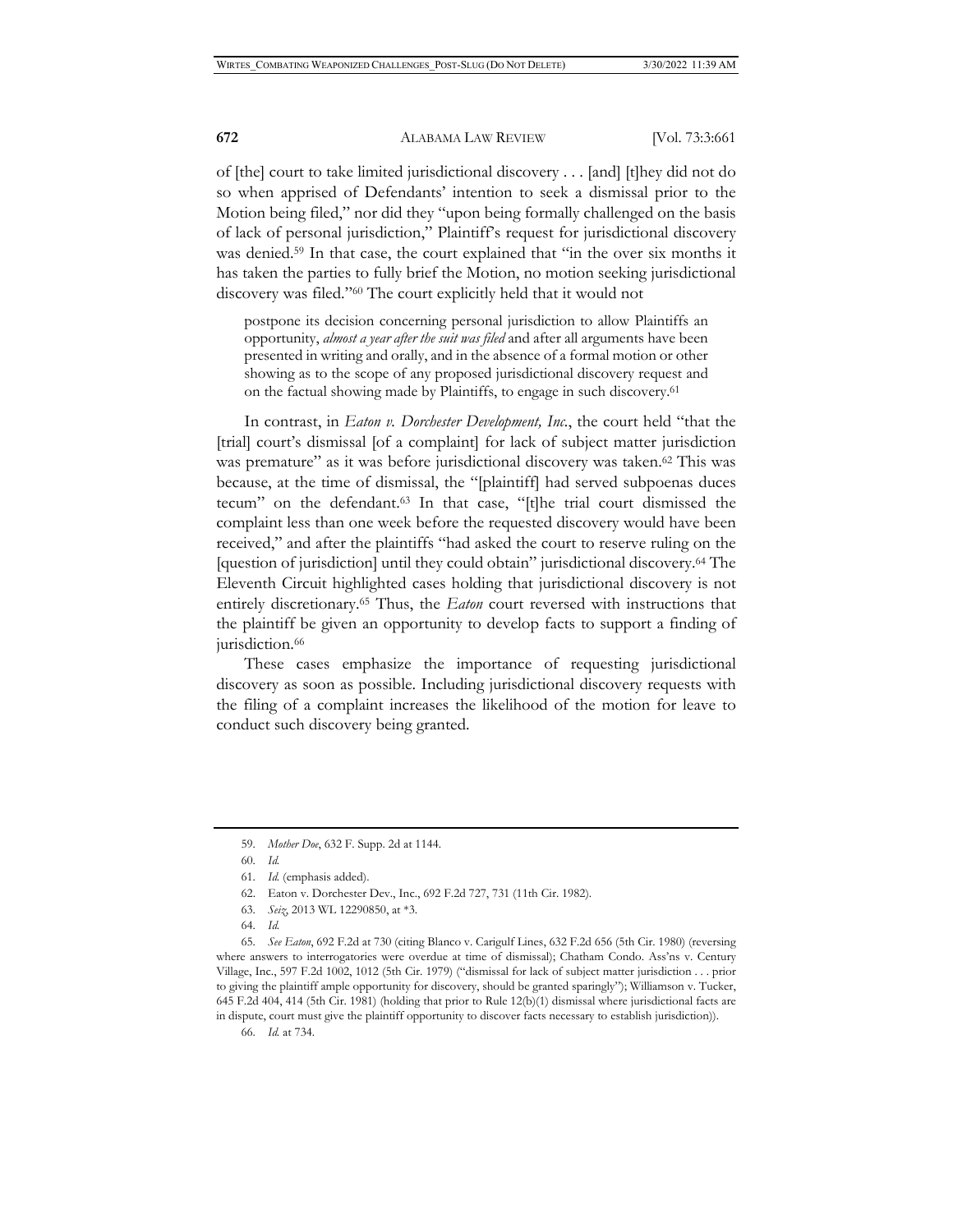In *Ford*, the Court reiterated that there are "two kinds of personal jurisdiction: general (sometimes called all-purpose) jurisdiction and specific (sometimes called case-linked) jurisdiction."67

#### A. General Personal Jurisdiction, Generally, Following Ford

When a court asserts "[g]eneral jurisdiction, as its name implies, [it] extends to 'any and all claims' brought against a defendant."68 When a court determines "a defendant is 'essentially at home' in the State," then claims brought against the defendant in that forum "need not relate to the forum State or the defendant's activity there; they may concern events and conduct anywhere in the world."69 However, "[o]nly a select 'set of affiliations with a forum' will expose a defendant to such sweeping jurisdiction."70 For individuals, a court only has "general jurisdiction in her place of domicile."71 For corporations, a court only has general jurisdiction in "its place of incorporation and principal place of business."72

#### *B. General Jurisdiction: Individuals*

Earlier, in *Goodyear Dunlop Tires Operations, S.A. v. Brown*, the Supreme Court explained that general jurisdiction requires a defendant's contacts with the forum be "so 'continuous and systematic' as to render [it] essentially at home in the forum State."73 In *Goodyear*, the Court declared that an individual is subject to general jurisdiction in the place of his or her "domicile."<sup>74</sup> "A person's domicile is the place of 'his true, fixed, and permanent home and principal establishment, and to which he has the intention of returning whenever he is absent therefrom."<sup>75</sup> Accordingly, a "person is [also] a citizen of the state in which he is 'domiciled.'"76

Essentially, "domicile (or citizenship) consists of two elements: residency in a state and intent to remain in that state."<sup>77</sup> In *Smith v. Marcus & Millichap*,

75. Smith v. Marcus & Millichap, Inc., 991 F.3d 1145, 1149 (11th Cir. 2021) (alteration in original) (quoting McCormick v. Aderholt, 293 F.3d 1254, 1267 (11th Cir. 2002)).

<sup>67.</sup> Ford Motor Co. v. Mont. Eighth Jud. Dist. Ct., 141 S. Ct. 1017, 1024 (2021).

<sup>68.</sup> *Id.*

<sup>69.</sup> *Id.*

<sup>70.</sup> *Id.*

<sup>71.</sup> *Id.*

<sup>72.</sup> *Id.*

<sup>73.</sup> Goodyear Dunlop Tires Operations, S.A. v. Brown, 564 U.S. 915, 919 (2011).

<sup>74.</sup> *Id.* at 924.

<sup>76.</sup> *Id.* 

<sup>77.</sup> *Id.*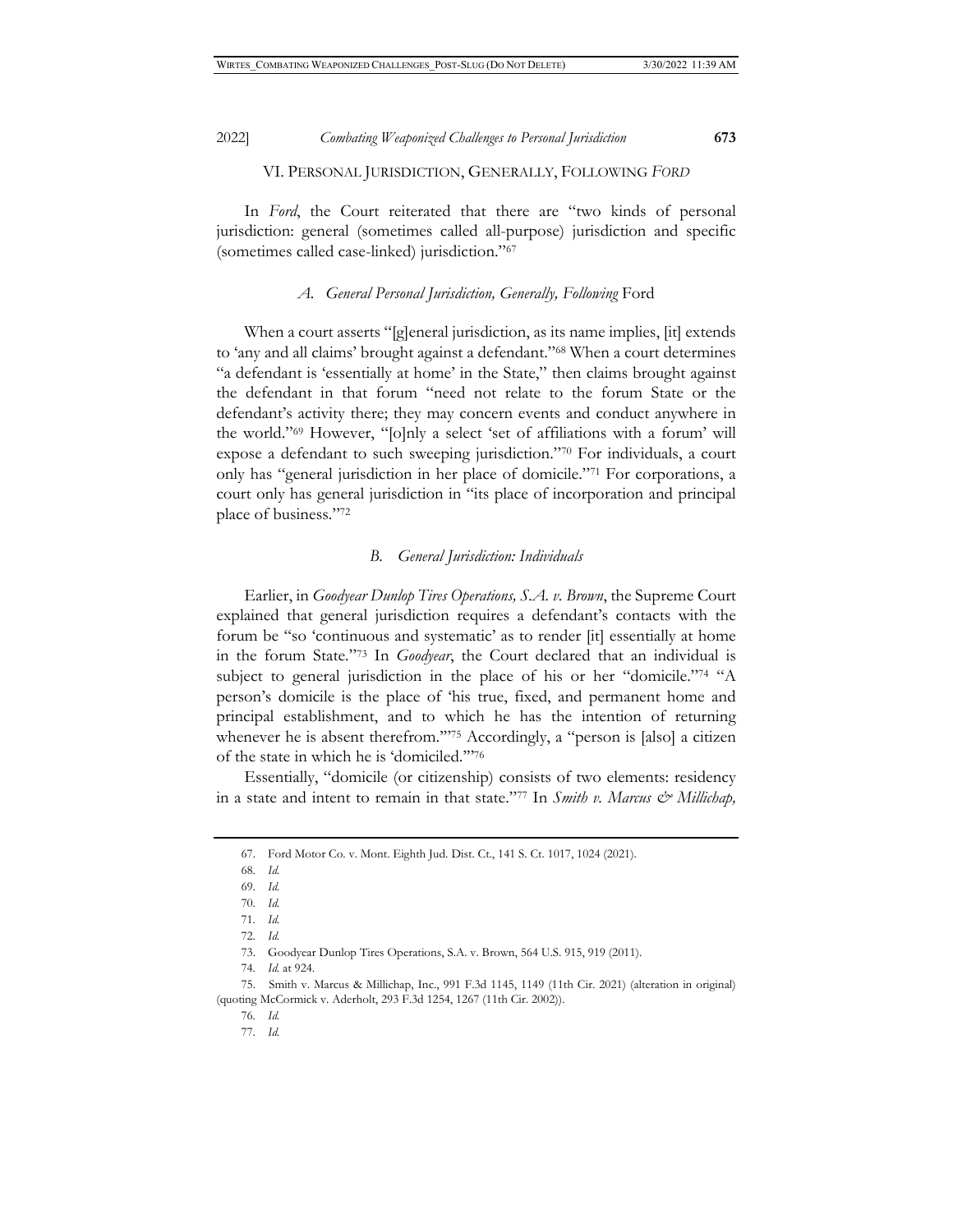*Inc.*, the Eleventh Circuit held that while "[r]esidency is necessary," it is "insufficient . . . to establish citizenship [or domicile] in a state."78 In *Molinos Valle Del Cibao C. por A. v. Lama*, the court held "[d]omicile is not synonymous with residence; one may temporarily reside in one location, yet retain domicile in a previous residence."79

When determining "a person's intent to remain in a state," courts consider "various factors."80 These include: "the location of real and personal property, business ownership, employment records, the location of bank accounts, payment of taxes, voter registration, vehicle registration, driver's license, membership in local organizations, and sworn statements of intent."81 "Determination of a party's domicile requires a 'totality of the circumstances' approach weighing a constellation of objective facts, no single one of which is entitled to controlling weight."82

So, what discovery requests should accompany the filing of a plaintiff's complaint against an individual when anticipating a challenge to general personal jurisdiction? Whether using interrogatories, requests for production, requests for admissions, or deposing appropriate witnesses, the discovery should be calculated to establishing the facts set out in Appendix A.

While there are, of course, distinctions in the ways the states determine "domicile," discovery requests calculated to elicit these facts should provide the information necessary to prove an individual's contact with the putative forum is "continuous and systematic" enough to render the defendant "essentially at home in the forum State."83

#### *C. General Jurisdiction - Corporations*

Before *Ford*, but after *Daimler AG v. Bauman* and *BNSF Railway Co. v. Tyrell*, merely having a substantial physical presence, substantial sales to the forum, or substantial operations within the forum were no longer deemed sufficient to establish general jurisdiction.84 For corporations, general jurisdiction was usually restricted to the state of incorporation and principal place of business.85 To date, the Supreme Court has not specified how to determine a corporation's "principal place of business" for the explicit purpose of asserting general jurisdiction over corporations.<sup>86</sup> Obviously, this can make it difficult to know

85. *See, e.g.*, *Goodyear*, 564 U.S. at 924 (explaining that these are the "'paradig[m]' bases for the exercise of general jurisdiction").

<sup>78.</sup> *Id.*

<sup>79.</sup> Molinos Valle Del Cibao, C. por A. v. Lama, 633 F.3d 1330, 1341–42 (11th Cir. 2011).

<sup>80.</sup> *Smith*, 991 F.3d at 1149.

<sup>81.</sup> *Id.*

<sup>82.</sup> Slate v. Shell Oil Co., 444 F. Supp. 2d 1210, 1215 (S.D. Ala. 2006).

<sup>83.</sup> Goodyear Dunlop Tires Operations, S.A. v. Brown, 564 U.S. 915, 919 (2011).

<sup>84.</sup> Ford Motor Co. v. Mont. Eighth Jud. Dist. Ct., 141 S. Ct. 1017, 1024 (2021).

<sup>86.</sup> *Id.* at 919.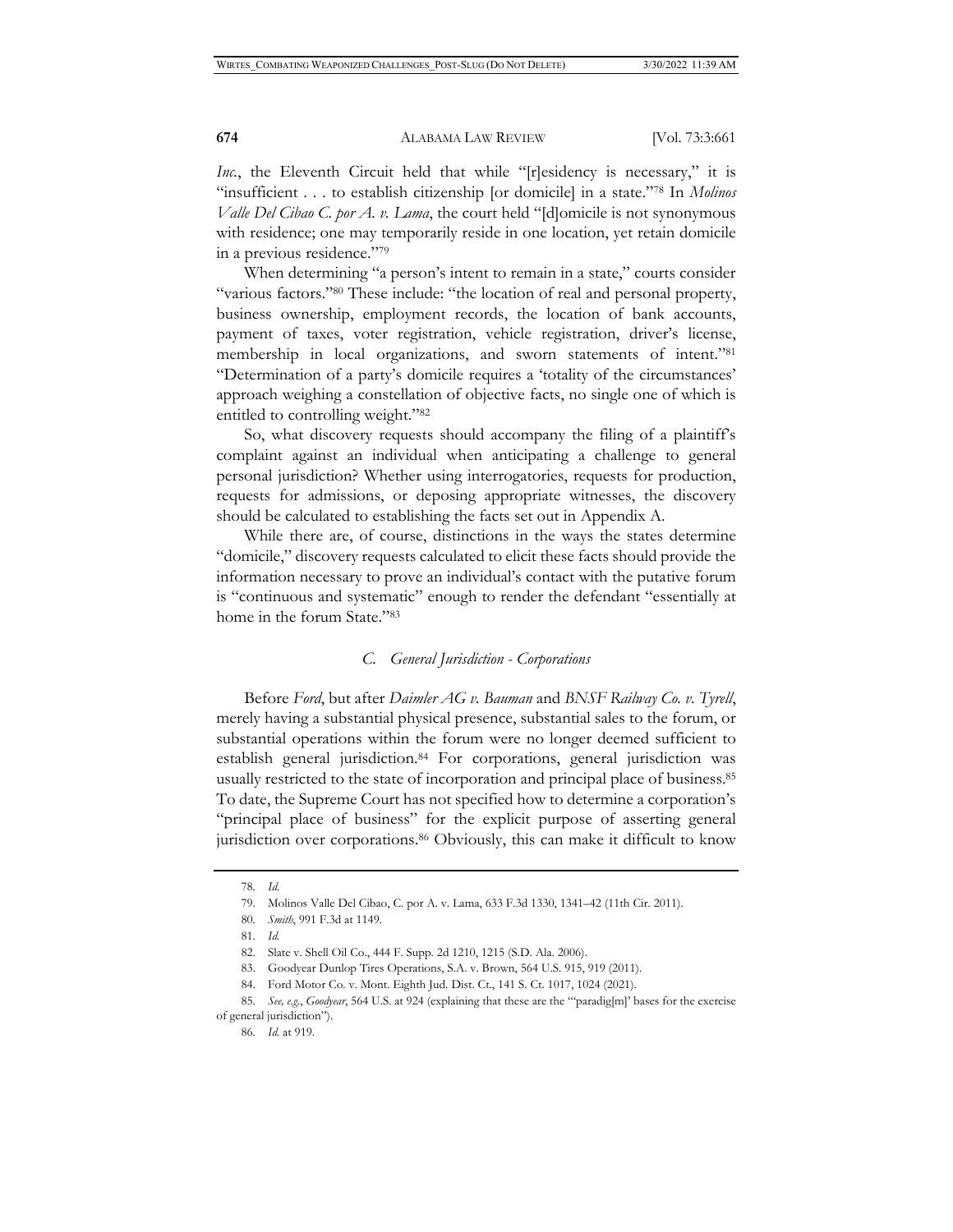exactly which forum (if any) may assert general jurisdiction over a corporate defendant.

On the other hand, to determine a corporation's citizenship for purposes of the diversity jurisdiction statute, the Supreme Court has specified what constitutes a corporation's principal place of business.87 In *Hertz Corp. v. Friend*, the Court acknowledged that "the phrase 'principal place of business' has proved more difficult to apply than its originators likely expected."88 Accordingly, the Court attempted "to find a single, more uniform interpretation of the statutory phrase"89 and held that in the context of the diversity jurisdiction statute, "the phrase 'principal place of business' refers to the place where the corporation's high level officers direct, control, and coordinate the corporation's activities. Lower federal courts have often metaphorically called that place the corporation's 'nerve center.'"90 When applying this analysis, "the 'nerve center'" will typically be found at a corporation's headquarters.<sup>91</sup>

Nonetheless, a corporate headquarters is only considered a corporation's principal place of business "provided that the headquarters is . . . not simply an office where the corporation holds its board meetings (for example, attended by directors and officers who have traveled there for the occasion)."92 "[T]he Supreme Court specifically noted that the 'mere filing of a form . . . listing a corporation's "principal executive offices" is, without more,' insufficient to establish a corporation's principal place of business[,]" otherwise "it 'would readily permit jurisdictional manipulation, thereby subverting a major reason for the insertion of the "principal place of business" language in the diversity statute.""93

So, what jurisdictional discovery requests should be made to establish general jurisdiction over a corporate defendant? Again, the menu options include interrogatories, requests for production, requests for admissions, and targeted depositions, but whichever device(s) are chosen, the plaintiff should strive to prove the facts listed in Appendix B, *infra*.

#### *D. Specific Personal Jurisdiction Following* Ford

Specific personal jurisdiction "covers defendants less intimately connected with a State, but only as to a narrower class of claims."<sup>94</sup> Put another way,

<sup>87.</sup> *See* Hertz Corp. v. Friend, 559 U.S. 77, 92–93 (2010).

<sup>88.</sup> *Id.* at 78.

<sup>89.</sup> *Id.* at 92.

<sup>90.</sup> *Id.* at 80–81.

<sup>91.</sup> *Id.* at 81.

<sup>92.</sup> Wylie v. Red Bull N. Am., Inc., 627 Fed. App'x 755, 757–58 (11th Cir. 2015) (quoting *Hertz*, 559 U.S. at 93).

<sup>93.</sup> *Id.* at 758 (quoting *Hertz*, 559 U.S. at 97).

<sup>94.</sup> Ford Motor Co. v. Mont. Eighth Jud. Dist. Ct., 141 S. Ct. 1017, 1024 (2021).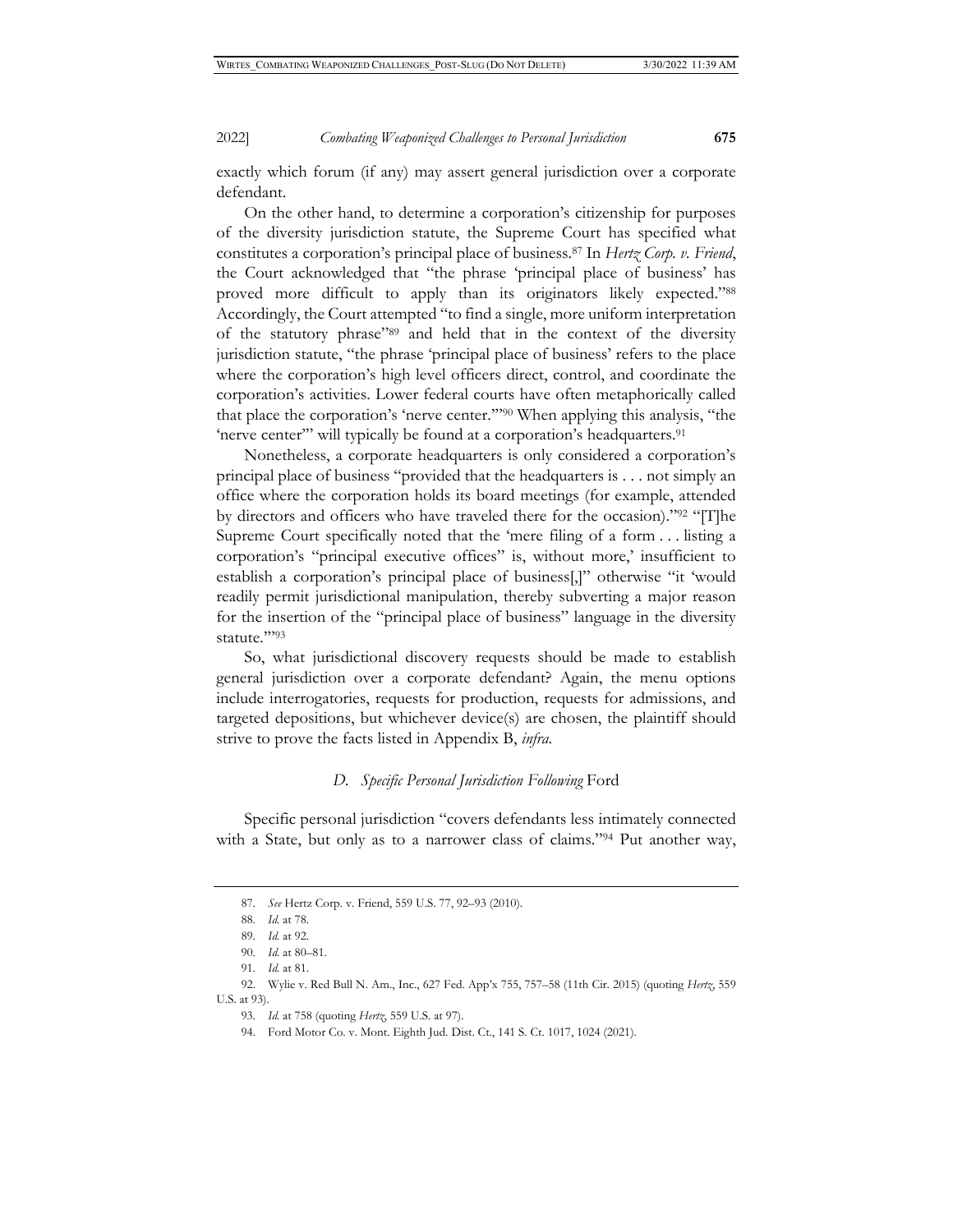specific jurisdiction applies when "a defendant has had few contacts with the forum state, but those contacts gave rise to the lawsuit."95

After *Ford*, when assessing whether the assertion of specific jurisdiction comports with Due Process, a court first looks to the defendant's contacts with the forum, and these contacts must be purposeful on the part of the defendant.96 Courts must then determine if the claims "arise out of or relate to" the defendant's contact with the forum.97 And if these facts are established, a court must then assess whether the assertion of specific jurisdiction comports with "fair play and substantial justice."<sup>98</sup> While the specific jurisdiction doctrine has long caused much imprecision and confusion, the *Ford* opinion provides much-needed clarity with respect to each element of this analysis.

# *E. Contacts*

It is settled that "[t]he Due Process Clause 'does not contemplate that a state may make binding a judgment *in personam* against an individual or corporate defendant with which the state has no contacts, ties, or relations.'"99 Accordingly, the first prong of the specific jurisdiction analysis requires the court to "focus on those contacts the 'defendant [itself] creates with the forum State<sup>[1]"100</sup> In *Ford v. Montana*, the Court explains that these contacts "often go by the name 'purposeful availment.'"101

More specifically, the defendant's contacts with the forum must consist of "some act by which [it] purposefully avails itself of the privilege of conducting activities within the forum State."102 These contacts "must be the defendant's own choice and not 'random, isolated, or fortuitous.'"103 "They must show that the defendant deliberately 'reached out beyond' its home—by, for example, '*exploiting a market*' in the forum State or entering a contractual relationship centered there."104

"[P]urposeful availment may be demonstrated if the defendant who placed [an] item into the stream of commerce . . . design[ed] the product for the forum

<sup>95.</sup> Branded Trailer Sales, Inc. v. Universal Truckload Servs., 74 So. 3d 404, 410 (Ala. 2011) (quoting *Ex parte* Covington Pike Dodge, Inc., 904 So. 2d 226, 229–30 (Ala. 2004)).

<sup>96.</sup> *Ford*, 141 S. Ct. at 1024.

<sup>97.</sup> *Id.* at 1025.

<sup>98.</sup> *Id.* at 1024.

<sup>99.</sup> World-Wide Volkswagen Corp. v. Woodson, 444 U.S. 286, 286 (1980) (quoting Int'l Shoe Co. v. Washington, 326 U.S. 310, 319 (1945)).

<sup>100.</sup> Waite v. All Acquisition Corp., 901 F.3d 1307, 1316 (11th Cir. 2018) (alteration in original).

<sup>101.</sup> *Ford*, 141 S. Ct. at 1024 (citing Burger King Corp. v. Rudzewicz, 471 U.S. 462, 475 (1985)); *see also Ex parte* DBI, Inc., 23 So. 3d 635, 654–55 (discussing purposeful availment factors in the context of a foreign manufacturer servicing the Alabama market under a stream-of-commerce analysis).

<sup>102.</sup> *Ford*, 141 S. Ct. at 1024 (alterations in original) (quoting Hanson v. Denckla, 357 U.S. 235, 253 (1958)).

<sup>103.</sup> *Id.* at 1025.

<sup>104.</sup> *Id.* (emphasis added) (citing Walden v. Fiore, 571 U.S. 277, 285 (2014)).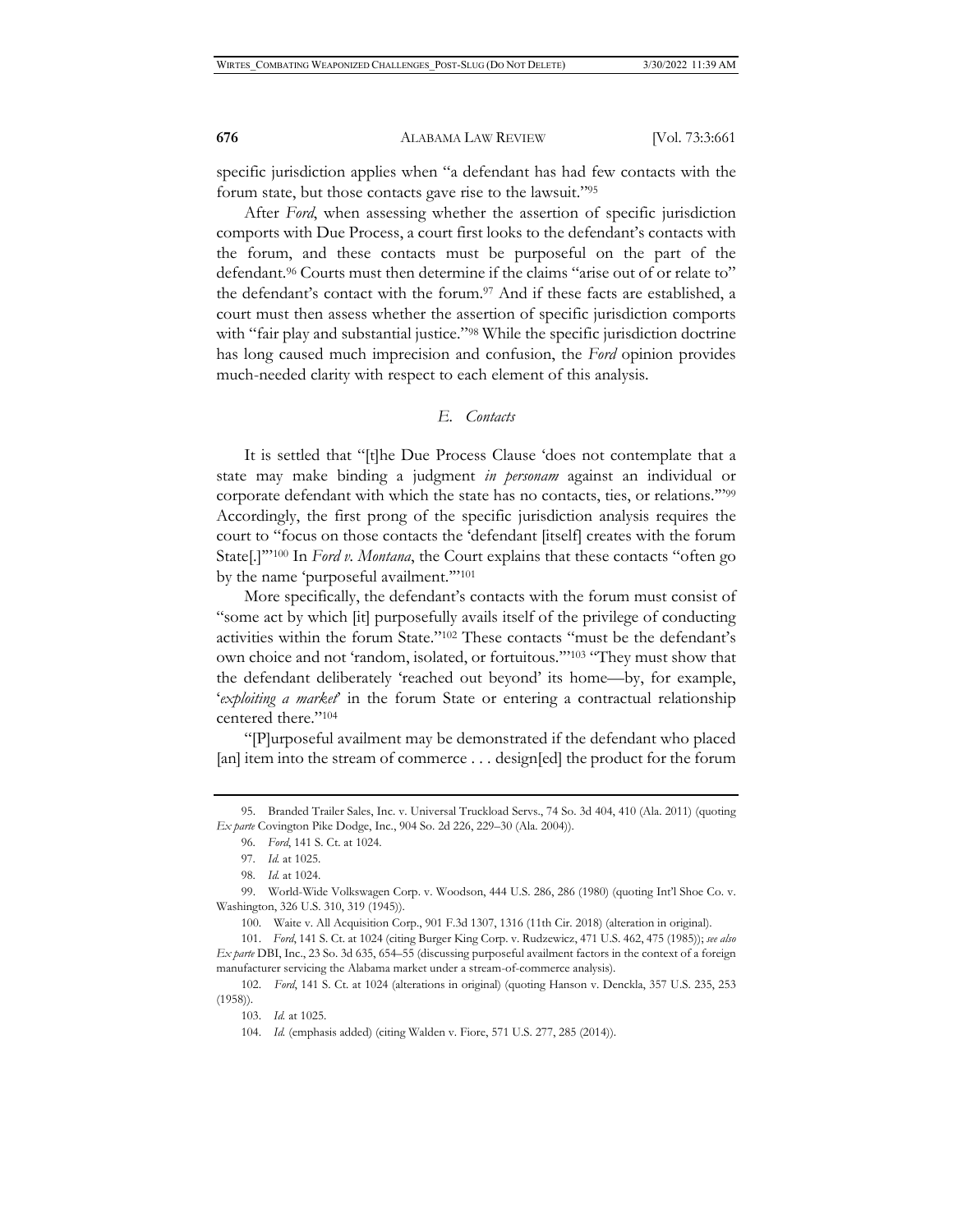state; *advertis[ed] or market[ed] in that state*; or establish[ed] channels for providing advice to that state's residents."105

*Ford* provides clarity, holding, "specific jurisdiction attaches . . . when a company like Ford serves a market for a product in the forum State and the product malfunctions there."106 The Court does "not limit [specific] jurisdiction to where the [product] was designed, manufactured, or first sold."107 Nor does the Court limit specific jurisdiction to require "proof of causation."108

In addition, the *Ford* opinion notes that "jurisdiction in cases like these" does not need to "ride on the exact reasons for an individual plaintiff's purchase, or on his ability to present persuasive evidence about them."109 After all, the specific jurisdiction "analysis requires the court to focus on the contacts 'the defendant . . . creates with the forum' and 'not the plaintiff['s] contacts with the forum or even the defendant's contacts with the plaintiff[].'"110 When assessing the existence of specific jurisdiction over a defendant, "the Court has long focused on the nature and extent of 'the *defendant's* relationship to the forum State."'111

# *F. "Arise out of or relate to"*

Courts next assess whether "[t]he plaintiff's claims . . . 'arise out of or relate to the defendant's contacts' with the forum."112 "[F]or specific *in personam* jurisdiction, there must exist 'a clear, firm nexus between the acts of the defendant and the consequences complained of.'"113 "Or put just a bit differently, 'there must be "an affiliation between the forum and the underlying controversy, principally, [an] activity or an occurrence that takes place in the forum State and is therefore subject to the State's regulation."'"114

In *Bristol-Myers Squibb*, the Court made it clear that the assertion of specific jurisdiction requires that plaintiff's claims must relate sufficiently to the defendant's forum activities, and if they do not, "specific jurisdiction is lacking regardless of the extent of a defendant's unconnected activities in the State."115

- 111. *Ford*, 141 S. Ct. at 1024 (emphasis added).
- 112. *Id.* at 1025.

<sup>105.</sup> Thornton v. Bayerische Motoren Werke AG, 439 F. Supp. 3d 1303, 1309 (N.D. Ala. 2020) (emphasis added) (quoting Avendano-Bautista v. Kimball Gin Mach. Co., No. CV116-108, 2017 WL 6003080, at \*2 (S.D. Ga. Dec. 4, 2017)).

<sup>106.</sup> *Ford*, 141 S. Ct. at 1027.

<sup>107.</sup> *Id.* at 1028.

<sup>108.</sup> *Id.* at 1026.

<sup>109.</sup> *Id.* at 1029.

<sup>110.</sup> *Thornton*, 439 F. Supp. 3d at 1308–09.

<sup>113.</sup> Elliott v. Van Kleef, 830 So. 2d 726, 731 (Ala. 2002) (quoting Duke v. Young, 496 So. 2d 37, 39 (Ala. 1986)).

<sup>114.</sup> *Ford*, 141 S. Ct. at 1025 (quoting Bristol-Myers Squibb Co. v. Super. Ct. of Cal., 137 S. Ct. 1773, 1780 (2017)).

<sup>115.</sup> *Bristol-Myers Squibb*, 137 S. Ct. at 1781.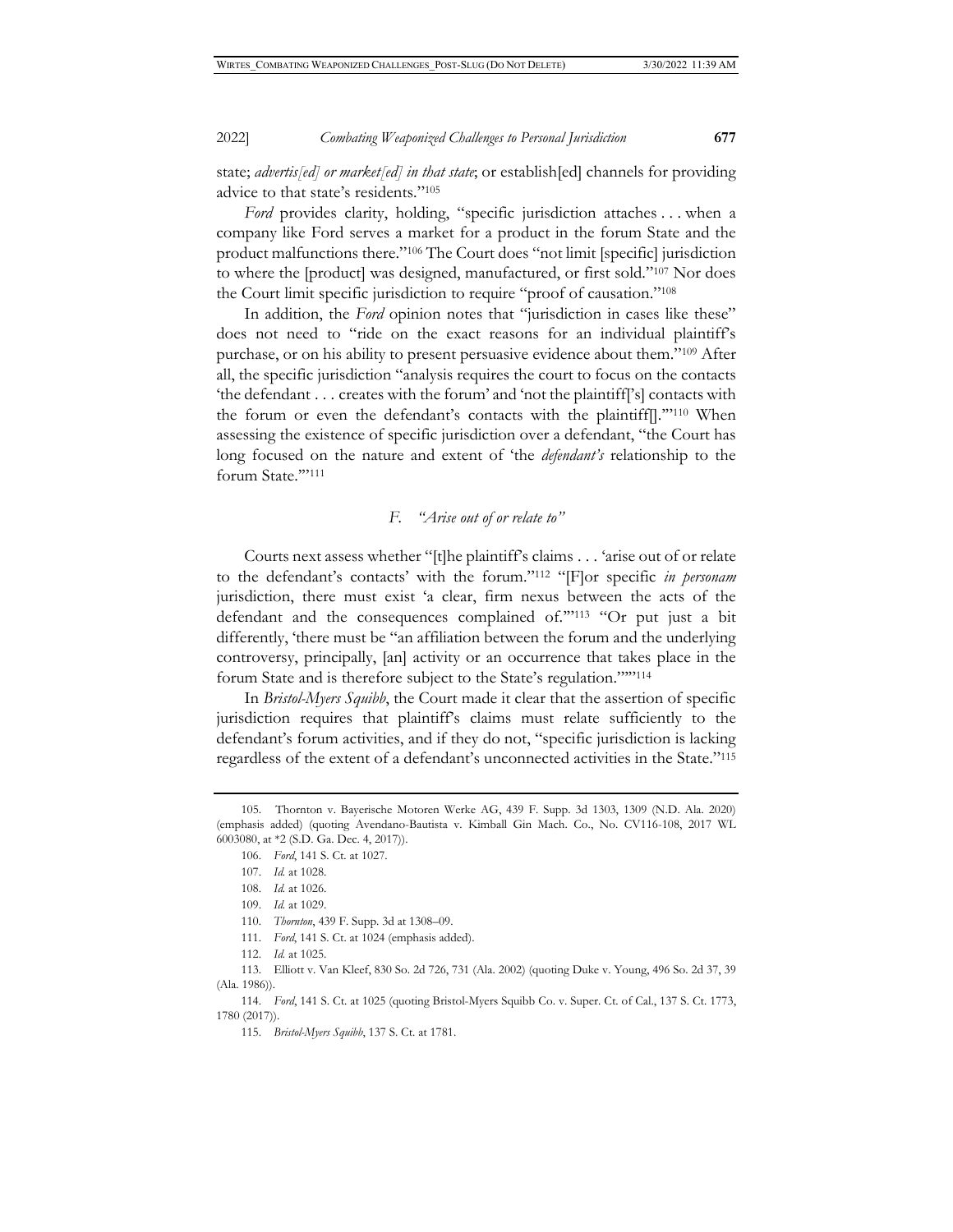There, the Supreme Court employed the phrase "aris[e] out of or relat[e] to"<sup>116</sup> with no suggestion that there might be a distinction between the two. However, in *Ford*, the Supreme Court provides that distinction, holding that "[t]he first half of that standard asks about causation; but the back half, after the 'or,' contemplates that some relationships will support jurisdiction without a causal showing."<sup>117</sup>

#### *G. Reasoning for These Requirements*

In *Ford*, the Court explains that "purposeful availment" and "arise out of or relate to" "derive from and reflect two sets of values—treating defendants fairly and protecting 'interstate federalism."<sup>118</sup> These requirements aim to ensure that defendants should reasonably anticipate being haled into court in the foreign jurisdiction and protect defendants from being subject to "a jurisdiction as a result of 'the unilateral activity of another person or a third person."'<sup>119</sup>

A defendant foreseeing it may be subject to suit in a particular forum is able to safeguard against that possibility if it so chooses.120 "When a corporation 'purposefully avails itself of the privilege of conducting activities within the forum State,' it has clear notice that it is subject to suit there," and thus, the corporation "can act to alleviate the risk of burdensome litigation by procuring insurance, passing the expected costs on to customers, or, if the risks are too great, severing its connection with the State."121

#### *H. Fairness Factors*

Courts next consider whether "the maintenance of the suit" offends "traditional notions of fair play and substantial justice."122 In *World-Wide Volkswagen Corp. v. Woodson*, the Supreme Court explained that this phrase refers to the "reasonableness" of requiring a defendant to defend itself in a particular forum.123 In addition, the Court stated that "[i]mplicit in this emphasis on reasonableness is the understanding that the burden on the defendant, while always a primary concern, will in an appropriate case be considered in light of other relevant factors."124 These factors include "the forum State's interest in

124. *Id.*

<sup>116.</sup> *Id.* at 1780.

<sup>117.</sup> *Ford*, 141 S. Ct. at 1026.

<sup>118.</sup> *Id.* at 1025 (quoting World-Wide Volkswagen Corp. v. Woodson, 444 U.S. 286, 293 (1980)).

<sup>119.</sup> Branded Trailer Sales, Inc. v. Universal Truckload Servs., Inc., 74 So. 3d 404, 410 (Ala. 2011) (quoting *Ex parte* Covington Pike Dodge, Inc., 904 So. 2d 226, 229–30 (Ala. 2004)).

<sup>120.</sup> *See World-Wide Volkswagen*, 444 U.S. at 297.

<sup>121.</sup> *Id.*

<sup>122.</sup> *Id.* at 292 (quoting Int'l Shoe Co. v. Washington, 326 U.S. 310, 316 (1945)).

<sup>123.</sup> *World-Wide Volkswagen*, 444 U.S. at 292.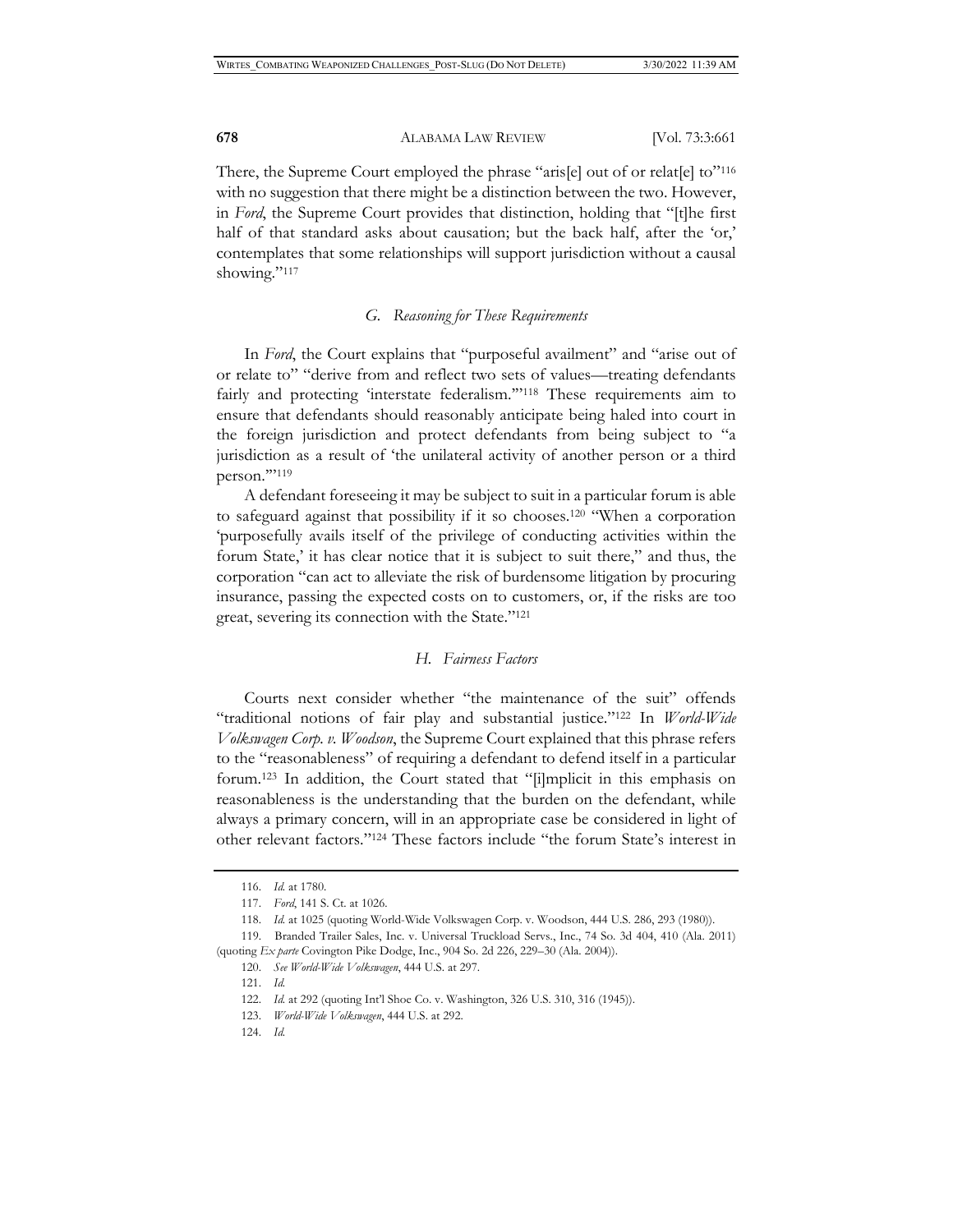#### 2022] *Combating Weaponized Challenges to Personal Jurisdiction* **679**

adjudicating the dispute, . . . the plaintiff's interest in obtaining convenient and effective relief, . . . the interstate judicial system's interest in obtaining the most efficient resolution of controversies; and the shared interest of the several States in furthering fundamental substantive social policies."125

The Supreme Court held that "[e]ven if the defendant would suffer minimal or no inconvenience" by being required to defend itself in a particular forum, and "even if the forum State has a strong interest in applying its law to the controversy[,]" and "even if the forum State is the most convenient location for litigation, the Due Process Clause, acting as an instrument of interstate federalism, may sometimes act to divest the State of its power to render a valid judgment."<sup>126</sup>

Put another way, in *Bristol-Myers Squibb*, the Supreme Court explained that assessing the burden on the defendant "obviously requires a court to consider the practical problems resulting from litigating in the forum, but it also encompasses the more abstract matter of submitting to the coercive power of a State that may have little legitimate interest in the claims in question."127 "[R]estrictions on personal jurisdiction 'are more than a guarantee of immunity from inconvenient or distant litigation. They are [also] a consequence of territorial limitations on the power of the respective States.'"128 In regard to fairness and interstate federalism, the *Ford* opinion explains:

For related reasons, allowing jurisdiction in these cases treats Ford fairly, as this Court's precedents explain. In conducting so much business in Montana and Minnesota, Ford "enjoys the benefits and protection of [their] laws" the enforcement of contracts, the defense of property, the resulting formation of effective markets. All that assistance to Ford's in-state business creates reciprocal obligations—most relevant here, that the car models Ford so extensively markets in Montana and Minnesota be safe for their citizens to use there. Thus our repeated conclusion: A state court's enforcement of that commitment, enmeshed as it is with Ford's government-protected in-state business, can "hardly be said to be undue." And as *World-Wide Volkswagen* described, it cannot be thought surprising either. An automaker regularly marketing a vehicle in a State, the Court said, has "clear notice" that it will be subject to jurisdiction in the State's courts when the product malfunctions there (regardless where it was first sold). Precisely because that exercise of jurisdiction is so reasonable, it is also predictable—and thus allows Ford to "structure [its] primary conduct" to lessen or even avoid the costs of statecourt litigation.

 Finally, principles of "interstate federalism" support jurisdiction over these suits in Montana and Minnesota. Those States have significant interests at

<sup>125.</sup> *Id.*; *see also Ex parte* DBI, Inc., 23 So. 3d 635, 656–57 (Ala. 2009) (discussing burdens of foreign defendant on being required to litigate a wrongful death case in an Alabama state court).

<sup>126.</sup> *World-Wide Volkswagen*, 444 U.S. at 294 (quoting Hanson v. Denckla, 357 U.S. 235, 251, 254 (1958)).

<sup>127.</sup> Bristol-Myers Squibb Co. v. Super. Ct. of Cal., 137 S. Ct. 1773, 1780 (2017).

<sup>128.</sup> *Id.*; *see also Ex parte DBI*, 23 So. 3d at 656–57.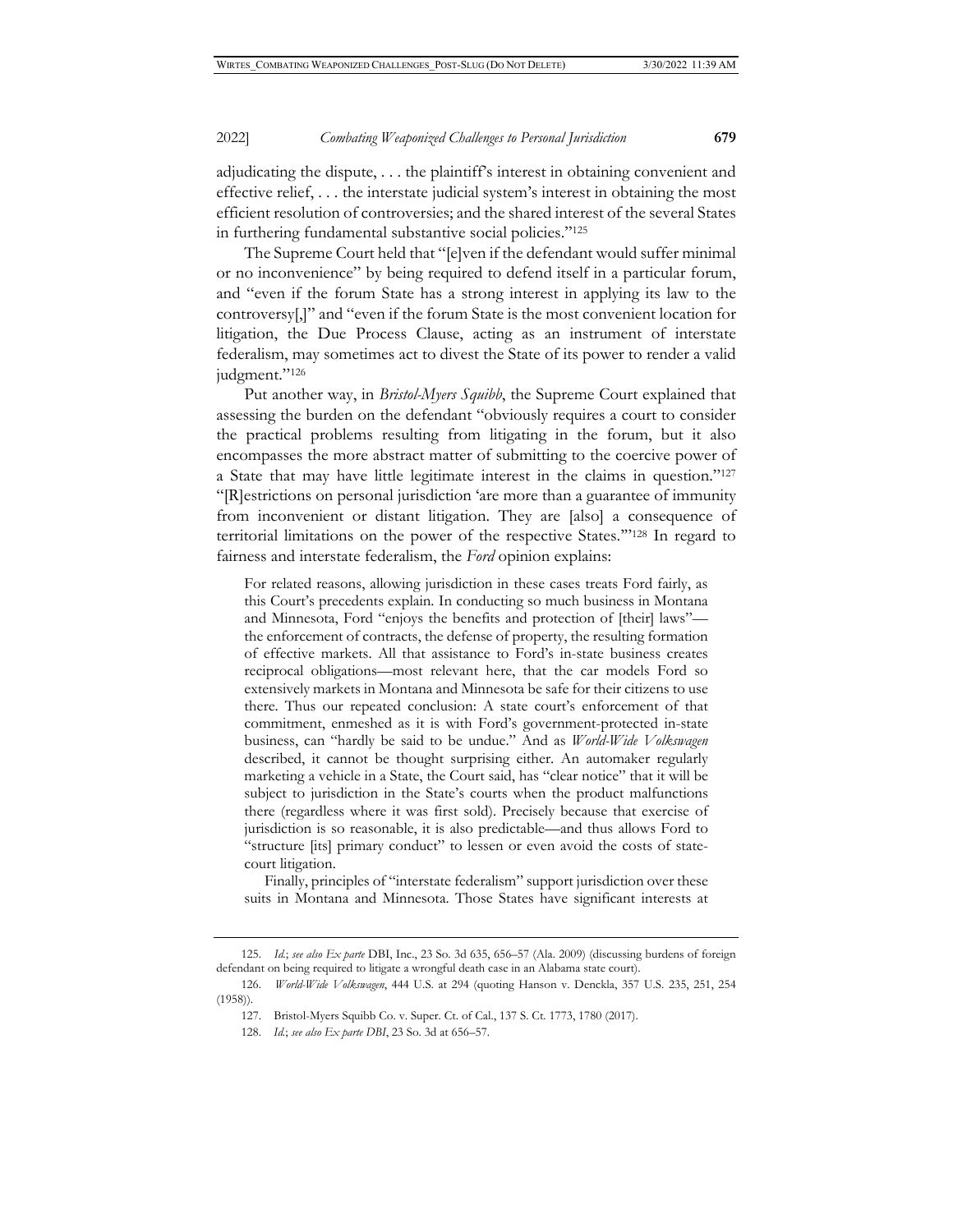#### **680** ALABAMA LAW REVIEW [Vol. 73:3:661

stake—"providing [their] residents with a convenient forum for redressing injuries inflicted by out-of-state actors," as well as enforcing their own safety regulations. Consider, next to those, the interests of the States of first sale (Washington and North Dakota)—which Ford's proposed rule would make the most likely forums. For each of those States, the suit involves all out-ofstate parties, an out-of-state accident, and out-of-state injuries; the suit's only connection with the State is that a former owner once (many years earlier) bought the car there. In other words, there is a less significant "relationship among the defendant, the forum, and the litigation." So by channeling these suits to Washington and North Dakota, Ford's regime would undermine, rather than promote, what the company calls the Due Process Clause's "jurisdiction-allocating function."129

Given all the foregoing considerations of the elements of specific personal jurisdiction, what then should a plaintiff seek by way of discovery requests to prove each element against individuals and corporations? The facts discovery should seek to establish specific personal jurisdiction over an individual are included in Appendix C, and facts discovery should seek to establish specific personal jurisdiction over a corporation are included in Appendix D. "The key factor in crafting written discovery in a [specific] personal jurisdiction dispute is the nature of the defendant's activities. What sort of business is it in? How does it earn revenue?"130 Establishing any and all contacts a defendant has *with the forum* is always the first step in proving the court has specific personal jurisdiction over the defendant.

#### **CONCLUSION**

What are the things you, as a plaintiff's trial lawyer, must do:

- 1. Read *Ford*. Better yet, read *Ford* and read all the underlying briefs. Go to www.scotusblog.com and read them.
- 2. Read *Ex parte DBI, Inc.* and be familiar with how *Ford* should now impact Alabama's personal jurisdiction jurisprudence.
- 3. Assume a personal jurisdiction challenge is forthcoming prior to filing the complaint; accordingly, learn facts material to an assertion of personal jurisdiction over the defendant(s) beforehand, and plan to plead those facts in the plaintiff's complaint.
- 4. While Fed. R. Civ. P. 8 requires a plaintiff to plead the bases of personal jurisdiction, Alabama's equivalent rule does not; nevertheless, the prudent trial lawyer will include jurisdictional allegations in the complaint and plead all jurisdictional facts you know or reasonably think you know.

<sup>129.</sup> Ford Motor Co. v. Mont. Eighth Jud. Dist. Ct., 141 S. Ct. 1017, 1029–30 (2021) (citations omitted).

<sup>130. 59</sup> AM. JUR. 3d *Proof of Facts* § 14 (2000).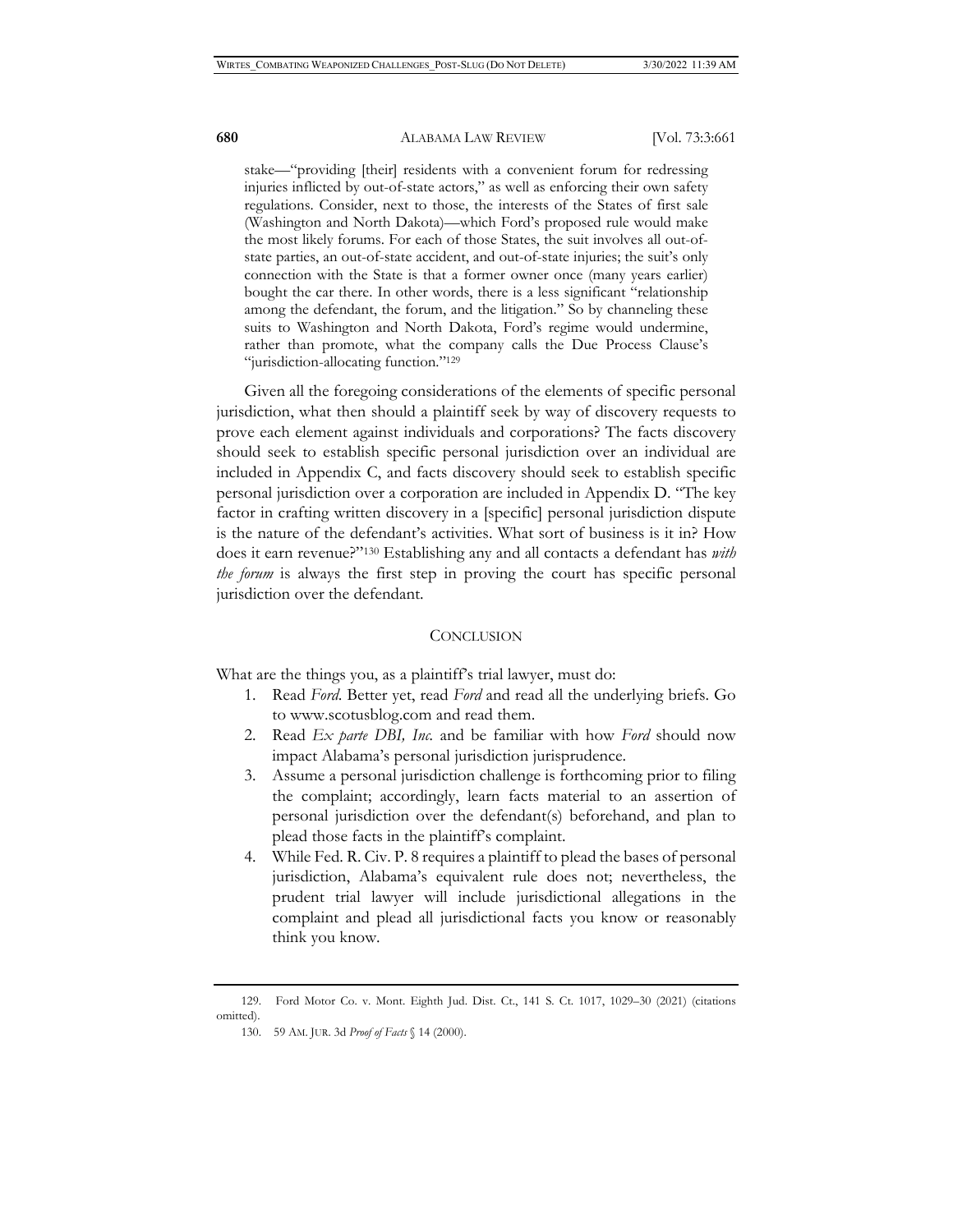5. Use all available discovery tools, including 30(b)(6) deposition requests, *duces tecum* requests for pertinent documents, requests for production, interrogatories, and requests for admissions calculated to elicit facts proving personal jurisdiction and file these discovery requests with your complaint.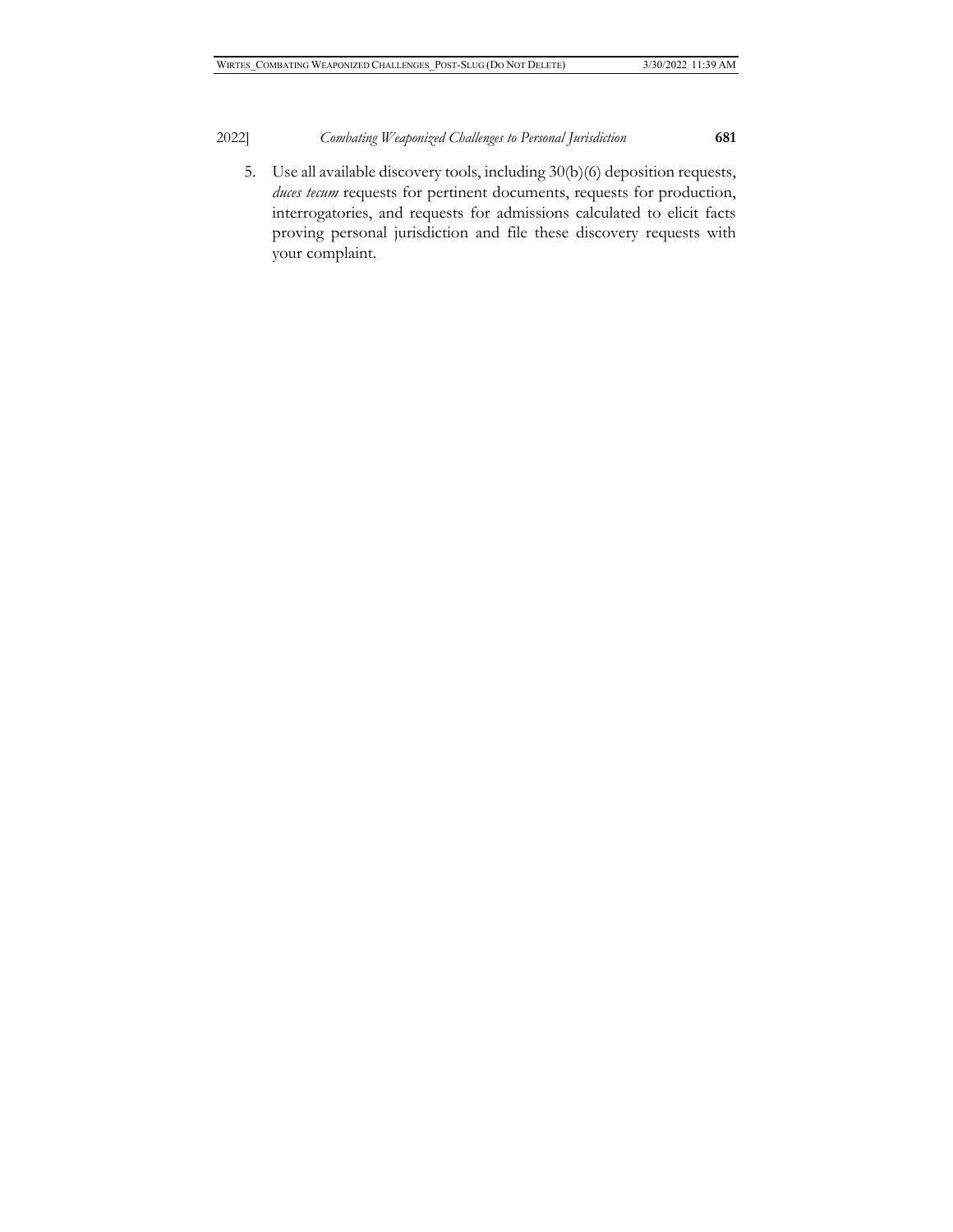APPENDIX A – GENERAL JURISDICITIONAL DISCOVERY FOR INDIVIDUALS

- 1. State your domicile.
- 2. State your residence address.
- 3. State whether you intend to remain a resident of [FORUM STATE].
- 4. State the address(es) at which you have received mail during each of the past three years.
- 5. State the address(es) shown on your driver's license and any professional license(s).
- 6. State the state(s) to which you have paid state income tax in the three years preceding the date of plaintiff's claim(s).
- 7. State the address(es) of the home you own or rent in which you live.
- 8. State the state(s) in which you have voted in any public election during each of the past three years.
- 9. State the location/address of any real or personal property (including automobiles) you own in [FORUM STATE].
- 10. State the location/address of any business(es) you own or operate in [FORUM STATE].
- 11. State the location/address of any bank, savings & loan, credit union, or other financial institution at which you maintain accounts.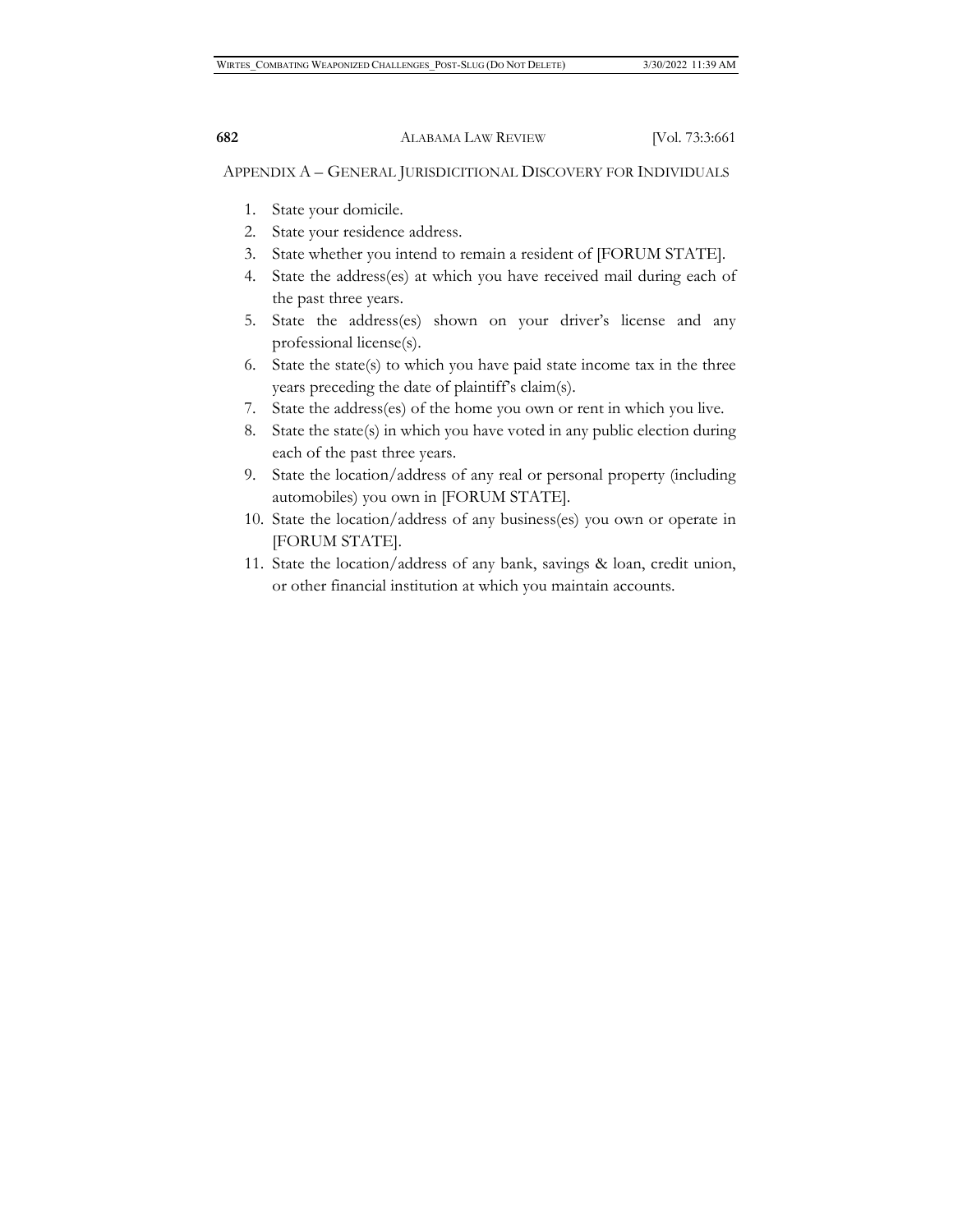APPENDIX B – GENERAL JURISDICTIONAL DISCOVERY FOR CORPORATIONS

- 1. State this defendant's place of incorporation.
- 2. State this defendant's principal place of business.
- 3. State where this defendant's officers work while directing this defendant's corporate affairs.
- 4. State where this defendant's managers work while managing this defendant's corporate affairs.
- 5. State this defendant's nerve center or headquarters.
- 6. Has defendant been sued in any state or federal court in the United States for alleged defects in the design, manufacture, or adequacy of warnings of any of its [PRODUCTS or SERVICES]? If so:
	- a. Produce a true and correct list of all such suits and provide the style, court, docket number, and the names and addresses of plaintiffs' and defendants' attorneys;
	- b. Describe the nature of the allegations and the [products or services] complained of; or, in the alternative, attach a copy of each plaintiff's complaint in each action, as last amended;
	- c. State the result of each such action, e.g., judgment for plaintiff(s), judgment for defendant(s), or other disposition.
- 7. Did defendant contest personal jurisdiction in any of the suits identified above? If so:
	- a. Produce a true and correct copy of each such motion to dismiss or other legal document whereby personal jurisdiction was contested;
	- b. Produce a true and correct copy of any plaintiff's opposition to the motion to dismiss or other document concerning personal jurisdiction;
	- c. Produce a true and correct copy of each court's opinion or order or other ruling on the motion to dismiss.
- 8. Does defendant own any assets in [FORUM STATE]? If so, state or produce the following:
	- a. True and correct copies of all deeds, mortgages, bills of sale, bills of lading, or other documents evidencing ownership of any such assets.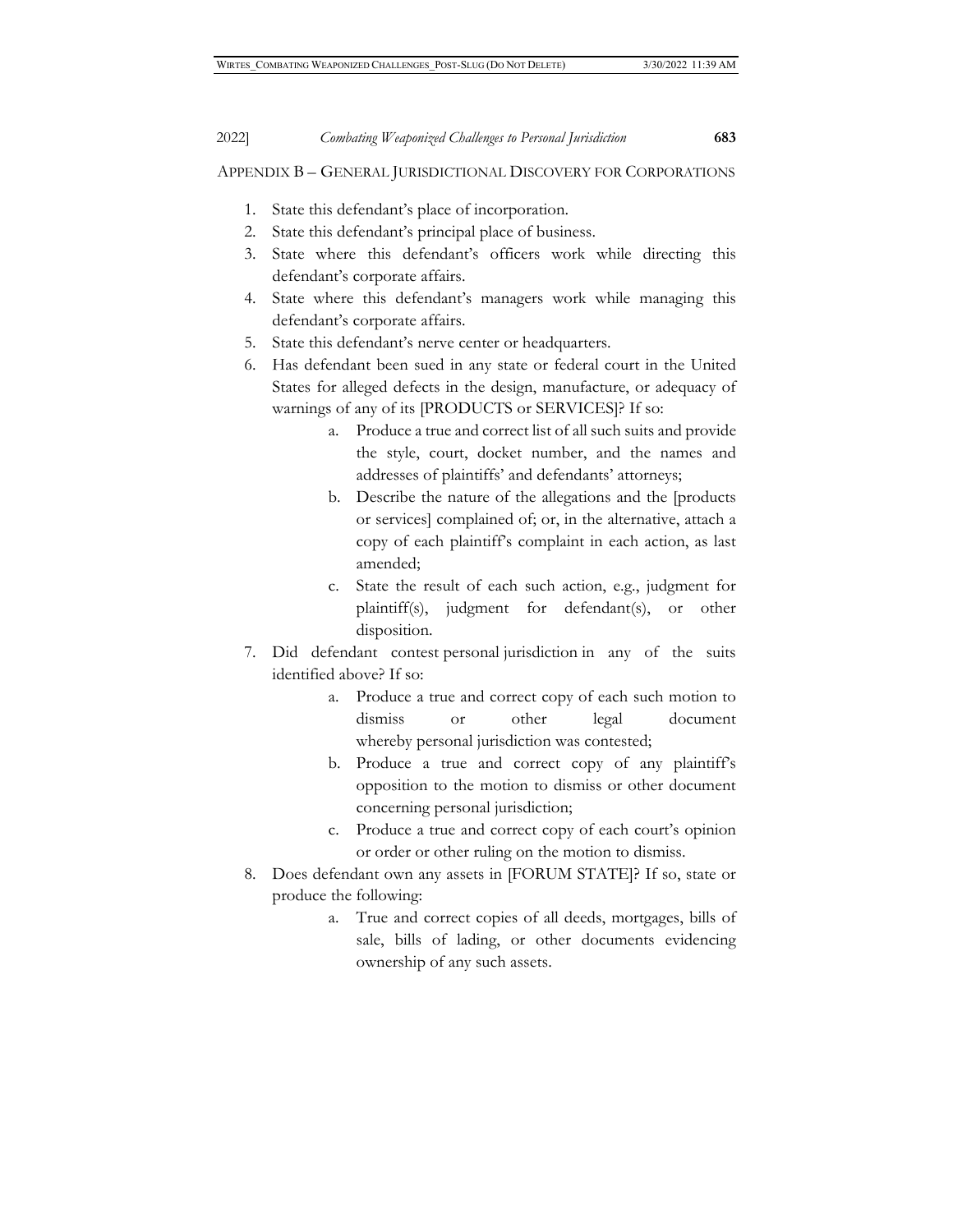- 9. Has defendant ever qualified at any time to do business in any state in the United States? If so, state or produce the following:
	- a. True and correct copies of each statement by the Secretary of State of each applicable state evidencing or documenting that defendant qualified to do business in such state.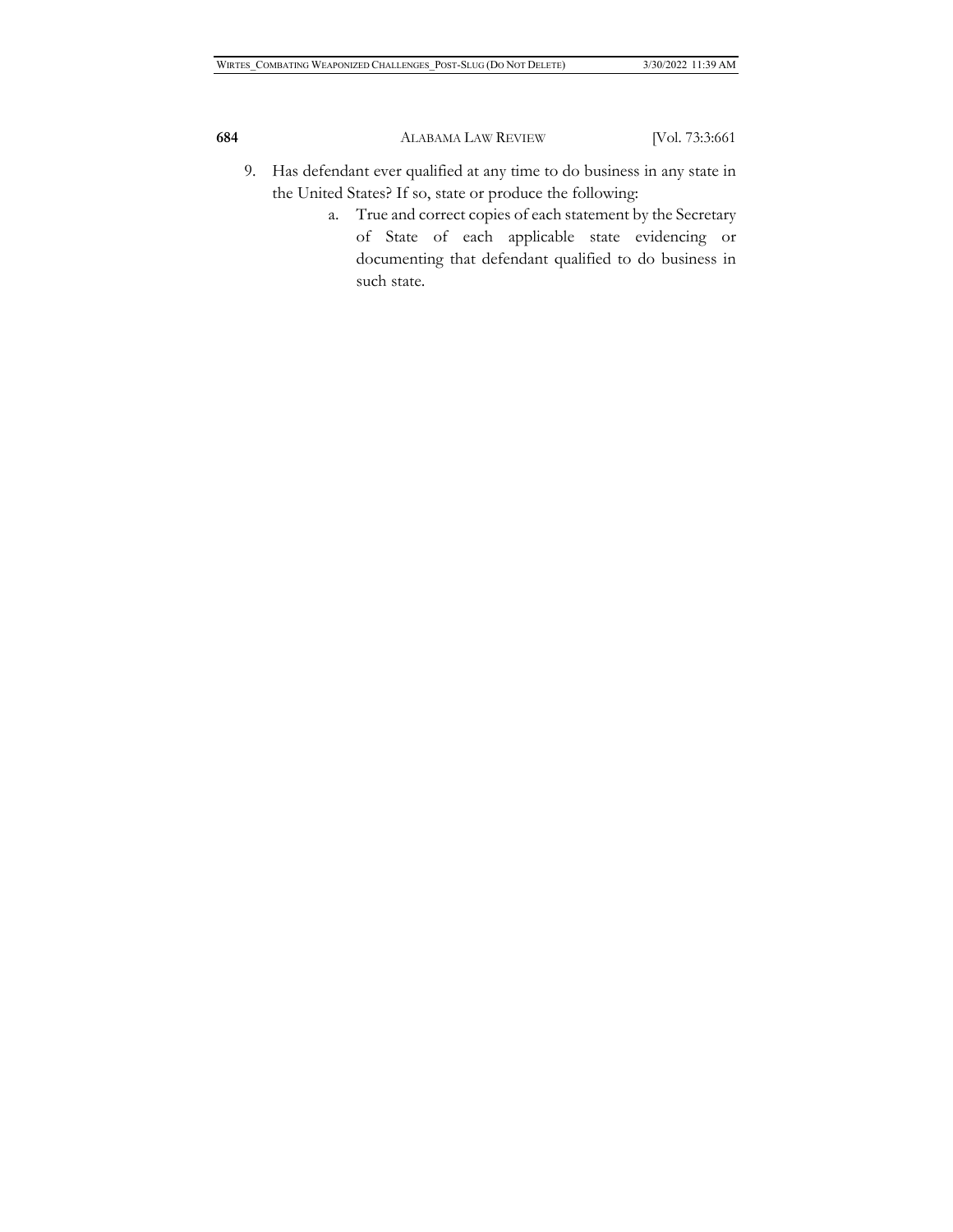APPENDIX C – SPECIFIC PERSONAL JURISDICTION FOR INDIVIDUALS

- 1. State your full legal name.
- 2. State your residence.
- 3. State each mailing address you have used in [FORUM STATE] and anywhere else in the United States during the past three years.
- 4. State if you received in-person service within [FORUM STATE] regarding this lawsuit.
- 5. State each location in which you are licensed or otherwise authorized to do business and provide the date of issuance and nature of such license or authorization.
- 6. State any property (real or personal) you own, or have owned, in [FORUM STATE], including but not limited to real estate, bank accounts, businesses, automobiles, mortgages or notes, and any other personal property.
- 7. State each contract you have entered into with any person or entity in [FORUM STATE] and provide the nature and dates of each said contract.
- 8. State any insurance policies you have acquired regarding ownership of property or activities in [FORUM STATE] and the nature and dates of such policies.
- 9. State each place, office, and/or business operation at which you work or perform services in [FORUM STATE].
- 10. State each interaction or transaction you had with the plaintiff(s) prior to the filing of this lawsuit and provide the nature, place(s), and date(s) of each such interaction or transaction.
- 11. State any communication(s) you had to, from, or in [FORUM STATE], or on your behalf (whether written or oral) with any individual or entity for the purpose of conducting business for you or on your behalf, including but not limited to communications to, from, or in [FORUM STATE] with the plaintiff(s).
- 12. State each occasion in which you travelled to [FORUM STATE] and the purpose and dates of such travel.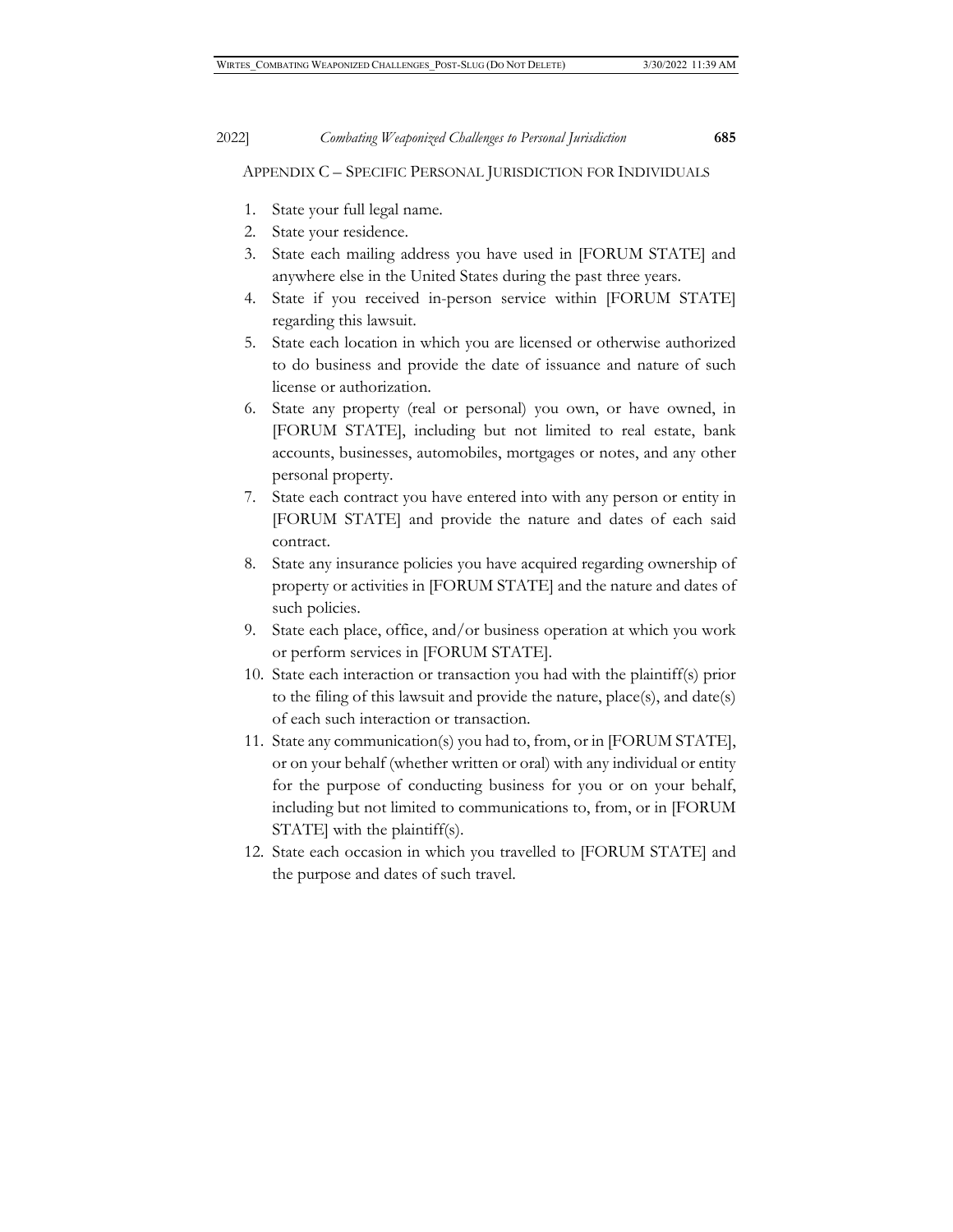APPENDIX D – SPECIFIC PERSONAL JURISDICTION FOR CORPORATIONS

- 1. State defendant's legal name and trade name(s).
- 2. State defendant's place of incorporation and date of incorporation.
- 3. State each mailing address used by the defendant.
- 4. State each agent appointed by defendant to accept service of process within the forum on behalf of defendant.
- 5. State with specificity defendant's corporate legal structure.
- 6. State any and all business defendant conducts within [FORUM STATE] including the dollar volume of defendant's sales for each of the past three years within [FORUM STATE], the number of employees and/or agents defendant has within [FORUM STATE], the number of customers defendant has within [FORUM STATE], each customer service or repair center defendant has in [FORUM STATE], each parent and/or subsidiary/joint venture defendant has within [FORUM STATE], the nature of the corporate relationship between defendant and any subsidiary corporations of Defendant.
- 7. List all property defendant owns or leases within [FORUM STATE] including all real estate, bank accounts, investments in business, mortgages, loans to persons and/or other corporations, leases of equipment and/or production facilities, warehouse/storage of inventory or supplies, and merchandise on consignment.
- 8. State the existence and nature of any regular sales defendant has within the [FORUM STATE].
- 9. State each contract defendant has entered into with any party or other legal entity in [FORUM STATE].
- 10. State the name and title of each person or entity who conducted business for or acted on behalf of defendant in [FORUM STATE], including but not limited to any individuals who had personal, direct, or telephonic contact with plaintiff or their representatives in [FORUM STATE].
- 11. State each occasion when in [FORUM STATE] any employee or other representative of defendant or anyone else or other entity acting on defendant's behalf or at its direction, made a purchase in excess of [DOLLAR AMOUNT] on behalf of defendant.
- 12. State the name and address of each bank or other financial institution in [FORUM STATE] where defendant had or has an account or through which defendant has conducted or does conduct any business or financial transactions.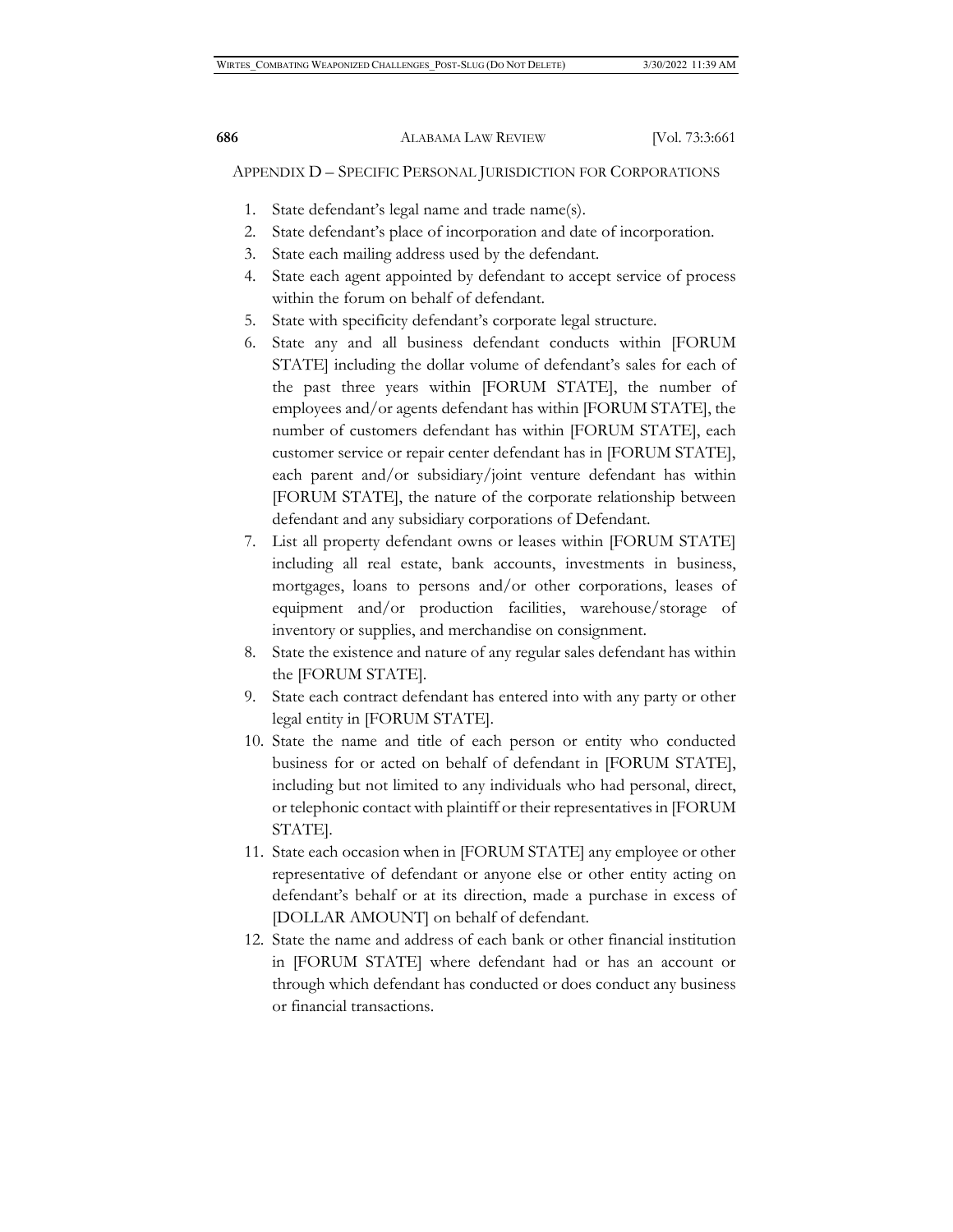#### 2022] *Combating Weaponized Challenges to Personal Jurisdiction* **687**

- 13. List all communications to, from, or in [FORUM STATE] by defendant whether by letter, facsimile, e-mail, text message, or telephone, or on defendant's behalf with any individual or entity for the purpose of conducting business for or otherwise acting on behalf of defendant, including but not limited to communications to, from, or in [FORUM STATE] with plaintiff or their representatives.
- 14. List each payment, filing, license, report, submission or response, by defendant to any [FORUM STATE] governmental entity, department, or body or to any federal governmental entity, department, or body relating to defendant's activities or properties in [FORUM STATE], including but not limited to pleadings filed in lawsuits in which defendant was or is a party.
- 15. State the location/residence of each owner, officer, and/or principal of defendant, including their address.
- 16. State each insurance policy the defendant had and/or currently has pertaining to property or activities in [FORUM STATE], including additional insured endorsements naming defendant and providing coverage owned by defendant for activities conducted by defendant in [FORUM STATE].
- 17. List all business travel to, from, or in [FORUM STATE] by any officer, employee, or agent of defendant, or on behalf of defendant, including but not limited to expense reports and requests for reimbursement.
- 18. State each State where defendant is licensed/registered/authorized to do business.
- 19. State the nature of defendant's business and the length of time defendant has been conducting said business.
- 20. List by title, date, location, and docket number every civil case, criminal case, administrative hearing, state or federal court proceeding, arbitration, or mediation in [FORUM STATE], in which defendant was or is a plaintiff, complainant, petitioner, or defendant or respondent.
- 21. List all advertising activity directed towards [FORUM STATE], including but not limited to direct mail/catalogues, television, radio, newspaper/magazines, and internet advertisements.
- 22. List each instance in which defendant designed, manufactured, produced, distributed, and/or sold products or services to wholesalers, retailers, or consumers in [FORUM STATE].
- 23. List each instance defendant accepted orders from customers in [FORUM STATE].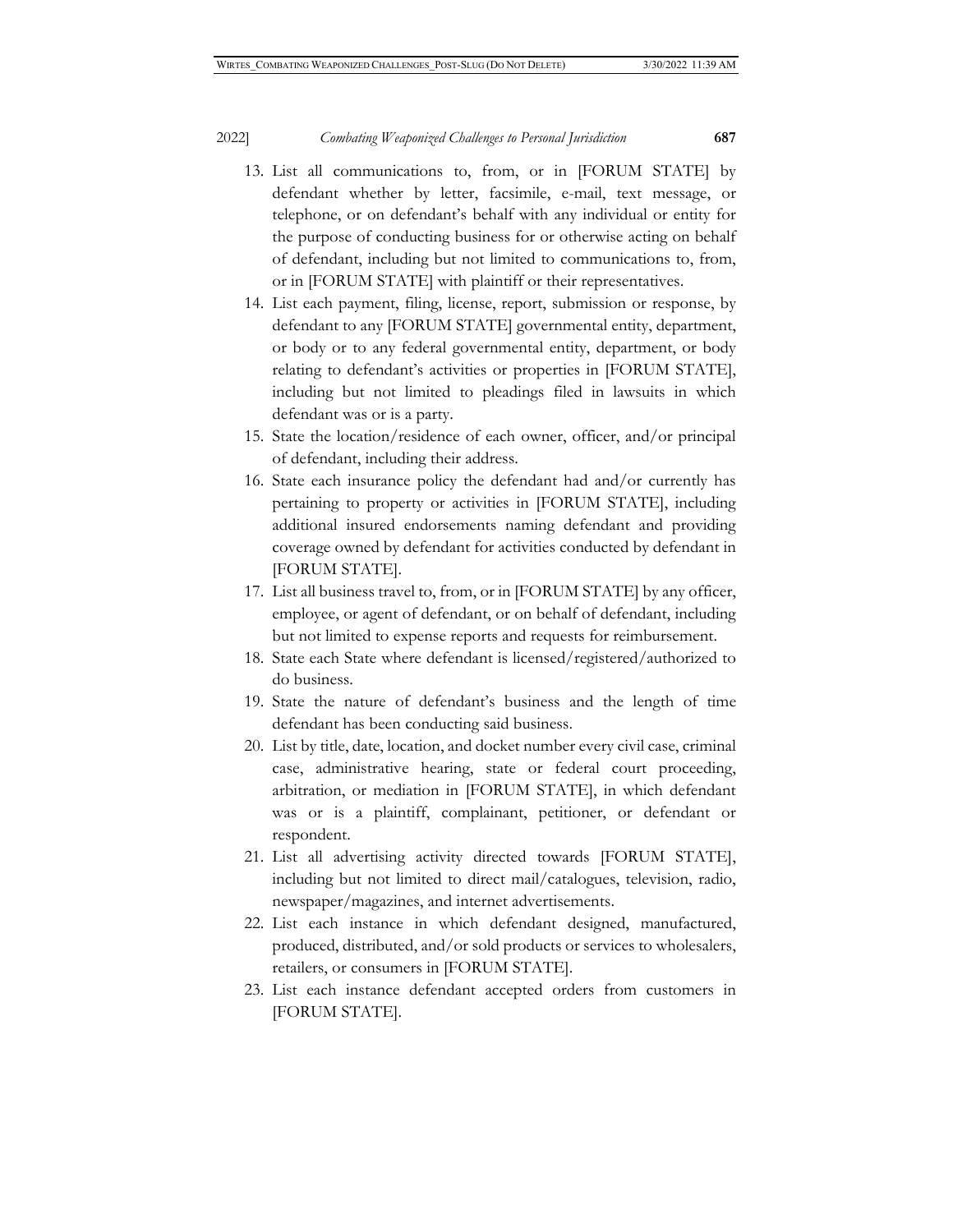- 24. List each website defendant operates, including the web address, the purpose of each site, and whether such sites provide for, allow, or contain: online ordering of products, online customer service, online order tracking, links to other sites that facilitate ordering of defendant's products, or interactivity of site users with a central computer operated by or on behalf of defendant.
- 25. Has defendant received any consumer complaints or incident reports from anywhere in the United States regarding any of its products or services? If so:
	- a. Produce a true and correct copy of any such consumer complaints or incident reports and related documents;
	- b. Produce a true and correct copy of any correspondence, letters, e-mails, or other documents reflecting any response of defendant to any such consumer complaint or incident report.
- 26. Have any of defendant's designs, products, or services been the subject of any inquiry, investigation, or other proceeding by any federal, state, or private entity in the United States, including, without limitation, any federal or state agency, regulatory body, standards commission, certifying body, or any similar entity? If so:
	- a. Give the name of the federal, state, or private agency, regulatory body, standards commission, certifying body, or other such entity that initiated any such inquiry, investigation, case opening, or proceeding;
	- b. Produce a true and correct copy of all documents regarding the inquiry, investigation, case opening, or proceeding;
	- c. Produce a true and correct copy of the transcript of any testimony given by witnesses during proceedings on any such inquiry, investigation, case opening, or proceeding.
- 27. Did defendant design, manufacture, produce, distribute or sell its products or services to comply with any United States regulation, standard, or guideline, whether issued by a federal or state agency, regulatory body, standards commission, or other similar entity? If so:
	- a. Name the federal or state agency, regulatory body, standards commission, or other entity;
	- b. Name and cite the regulation, standard, or guideline;
	- c. Produce a true and correct copy of any such regulation, standard, or guideline;
	- d. Produce a true and correct copy of any certificate of compliance or any marking on any [product] stating that the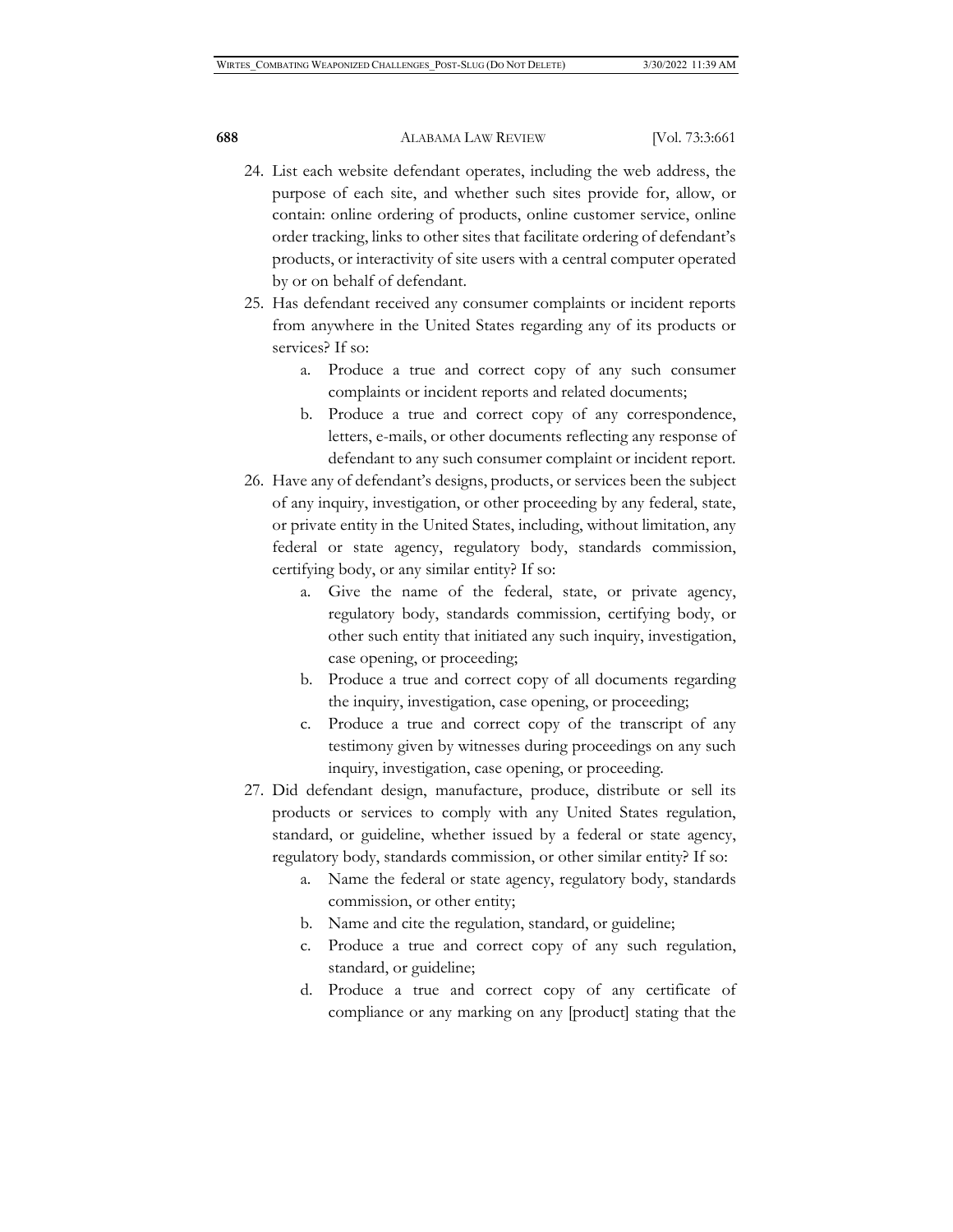[PRODUCT] meets or complies with such regulation, standard, or guideline.

- 28. Has defendant engaged or retained any business, individual, or other entity in the United States to analyze or test any product or service to determine whether it met United States standards, regulations, or guidelines? If so:
	- a. Describe all such testing for any occasion since [DATE];
	- b. Produce true and correct copies of all correspondence, contracts, agreements, memoranda of understanding, and other such documents reflecting the engagement of testing companies, personnel, or other entities within the United States to analyze or test the [PRODUCT];
	- c. Produce true and correct copies of all analyses or testing and results from such analyses or testing companies or personnel.
- 29. Has defendant at any time since [DATE] indemnified or agreed to indemnify any entity, including wholesalers, retailers, or distributors, for liability for property damage, personal injury, or wrongful death arising out of alleged defects in its product(s) or service(s)? If so:
	- Identify the entity or entities that defendant has indemnified or agreed to indemnify and the years each such agreement existed;
	- b. Produce a true and correct copy of each such indemnity agreement;
	- c. Produce a true and correct copy of any document requesting indemnification by any such entity on any occasion since [DATE];
	- d. Produce a true and correct copy of any negotiable instrument, warrant, check, or other record of payment of such indemnity on any occasion since [DATE];
	- e. Produce a true and correct copy of any document containing any response of defendant to any such request for indemnity;
	- f. Produce a true and correct copy of the opinion, order, or other ruling of any court in the United States, state or federal, on any dispute over a request for indemnification.
- 30. Has defendant at any time since [DATE] had liability insurance to cover risks attributable to the alleged design, manufacturing, or warning defects of any of its products in the United States in general or in [FORUM STATE] in particular? If so, produce a true and correct copy of all such insurance policies.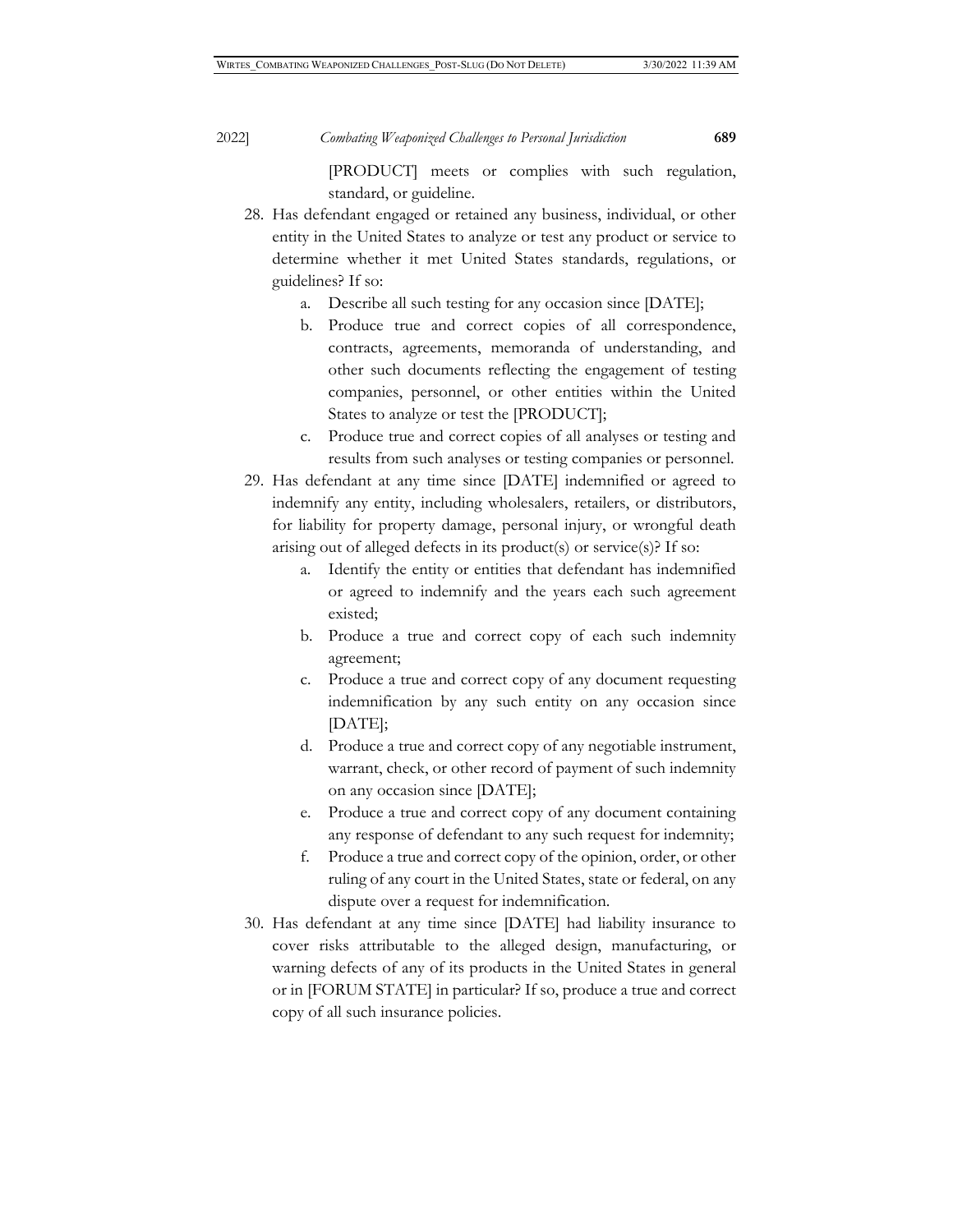- 31. Produce a true and correct copy of all records reflecting sales and shipments by defendant to retailers or consumers in [FORUM STATE] of any replacement parts for [PRODUCT] and/or of replacement product or component parts at any time since [DATE].
- 32. Has defendant at any time since [DATE] employed any business(es) or personnel for marketing and advertising in [FORUM STATE]? If so, state or produce the following:
	- a. The name and description of the division, group, or part of defendant that engaged in marketing or advertising for each year since [DATE];
	- b. The person or persons in charge of each division, group, or part of defendant that engaged in marketing or advertising for each year since [DATE];
	- c. True and correct copies of marketing or advertising plans or analyses that were presented to, reviewed, and/or approved by the head of the division, group, or part, any officer of defendant, and/or any member of the Board of Directors of defendant for any year since [DATE];
	- d. True and correct copies of all documents reflecting money budgeted and/or expended by defendant for marketing and/ or advertising in the [FORUM STATE] each year since [DATE];
	- e. Attach true and correct copies of print, poster, photographic, or other media advertisements used to market or advertise defendant's [product] in the [FORUM STATE] at any time from [DATE] to present. For each such item produced, state the approximate date and location each item was used for marketing and/or advertising in the [FORUM STATE].
- 33. Have any defendant's directors, officers, agents, or employees ever traveled to [FORUM STATE] for or on behalf of Defendant at any time since [DATE]? If so, state or produce:
	- a. The identity or identities of the director, officer, or employee of [DEFENDANT] who traveled to [FORUM STATE];
	- b. The reason each such director, officer, or employee traveled to [FORUM STATE];
	- c. The date or dates of travel to and from [FORUM STATE] by each such director, officer, or employee;